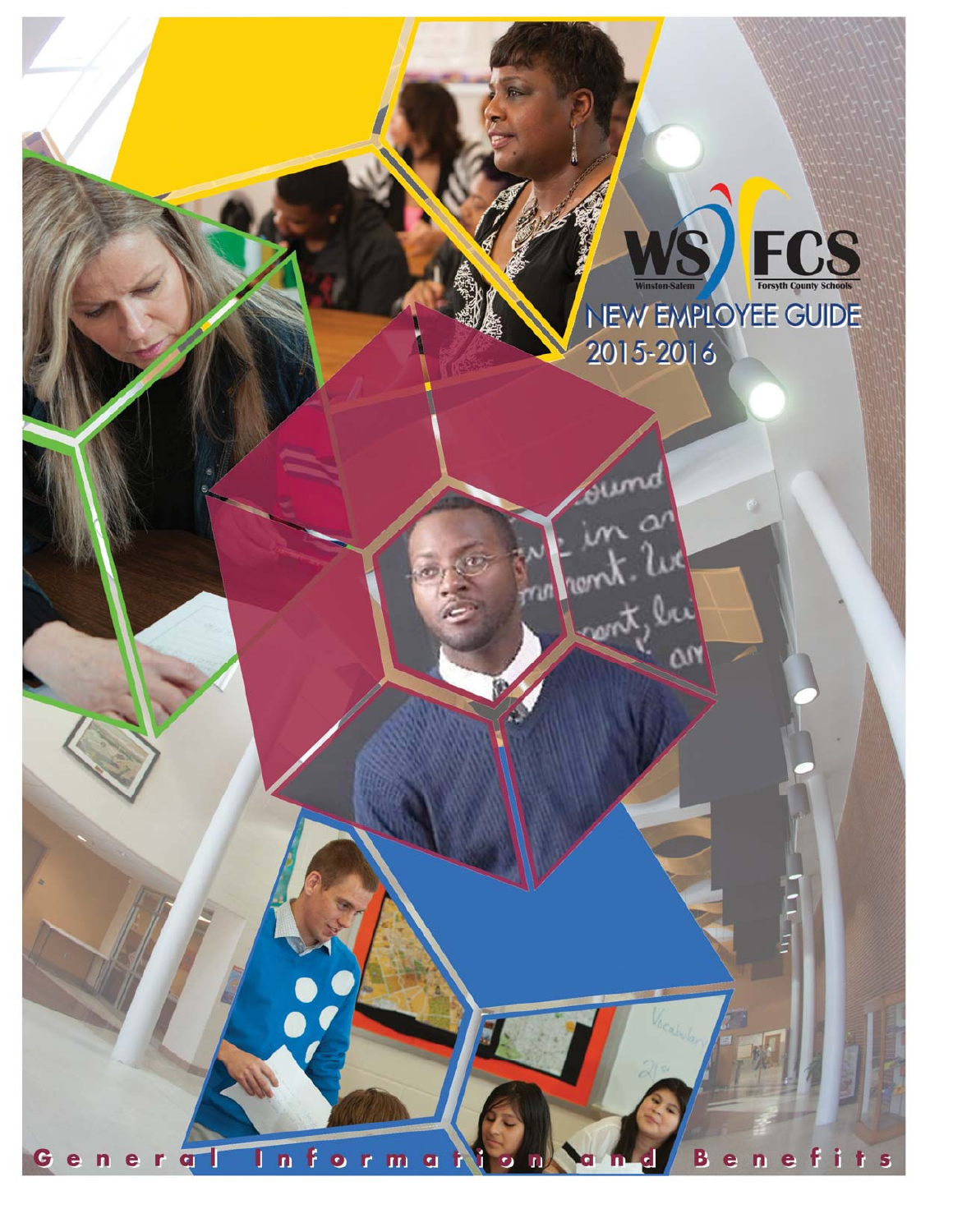

**P.O. Box 2513 Winston Salem, NC 27102 336-748-4000 http://wsfcs.k12.nc.us** 

*The Winston‐Salem/Forsyth County Schools is an equal opportunity/affirmative action employer and administers all educational programs, employment activities and admissions without discrimination on the basis of race, religion, national or ethnic origin, color, age, military service, disability, or gender, except where exemption is appropriate and allowed by law.*

> **The information in this guide is current as of July 1, 2015.**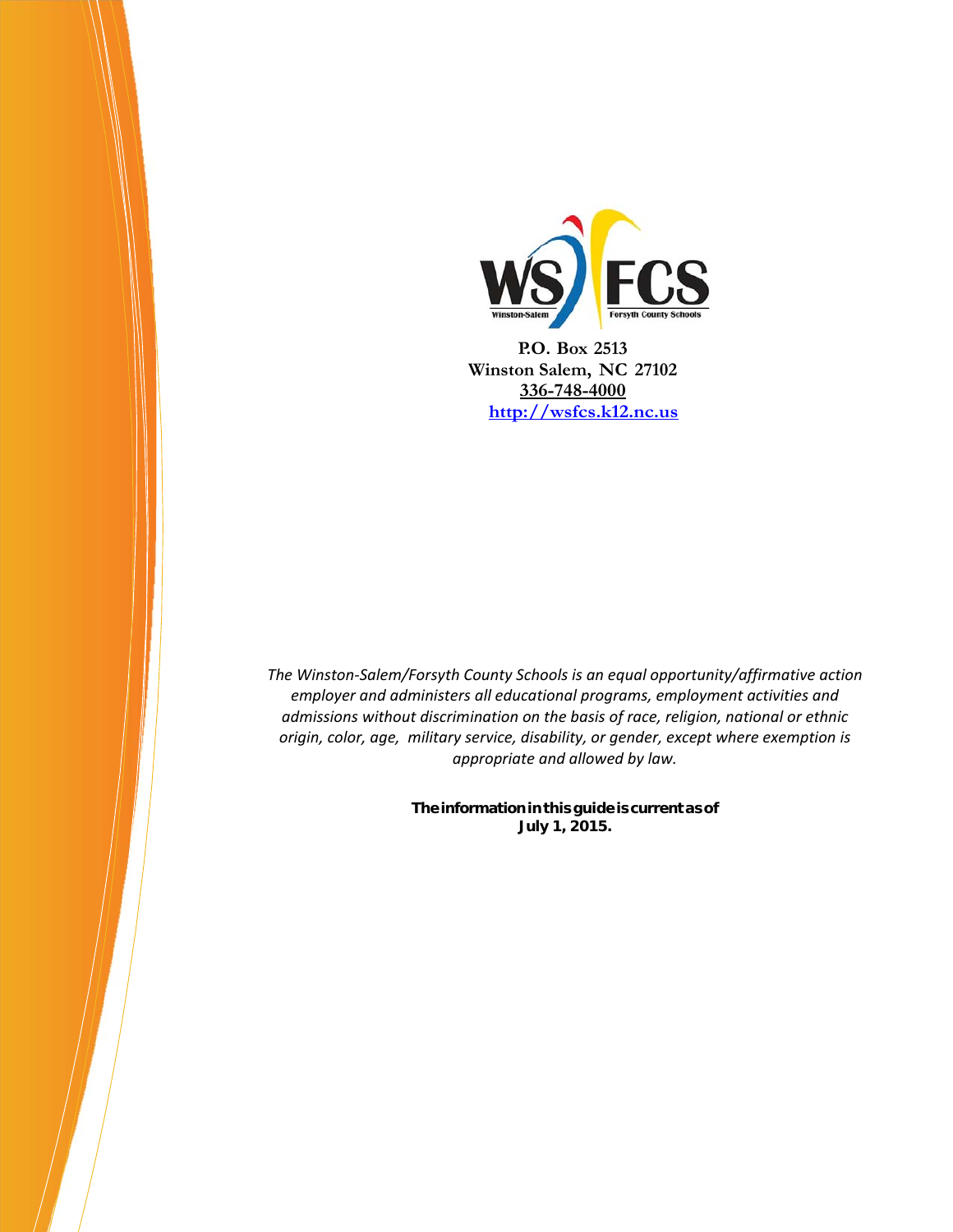## TABLE OF CONTENTS

| Documents, Forms, Policies & Handbooks 10 |
|-------------------------------------------|
|                                           |
|                                           |
|                                           |
|                                           |
|                                           |
|                                           |
|                                           |
|                                           |
|                                           |
| Winston-Salem/Forsyth County Schools      |
| Frequently Called WS/FCS Numbers  22-23   |

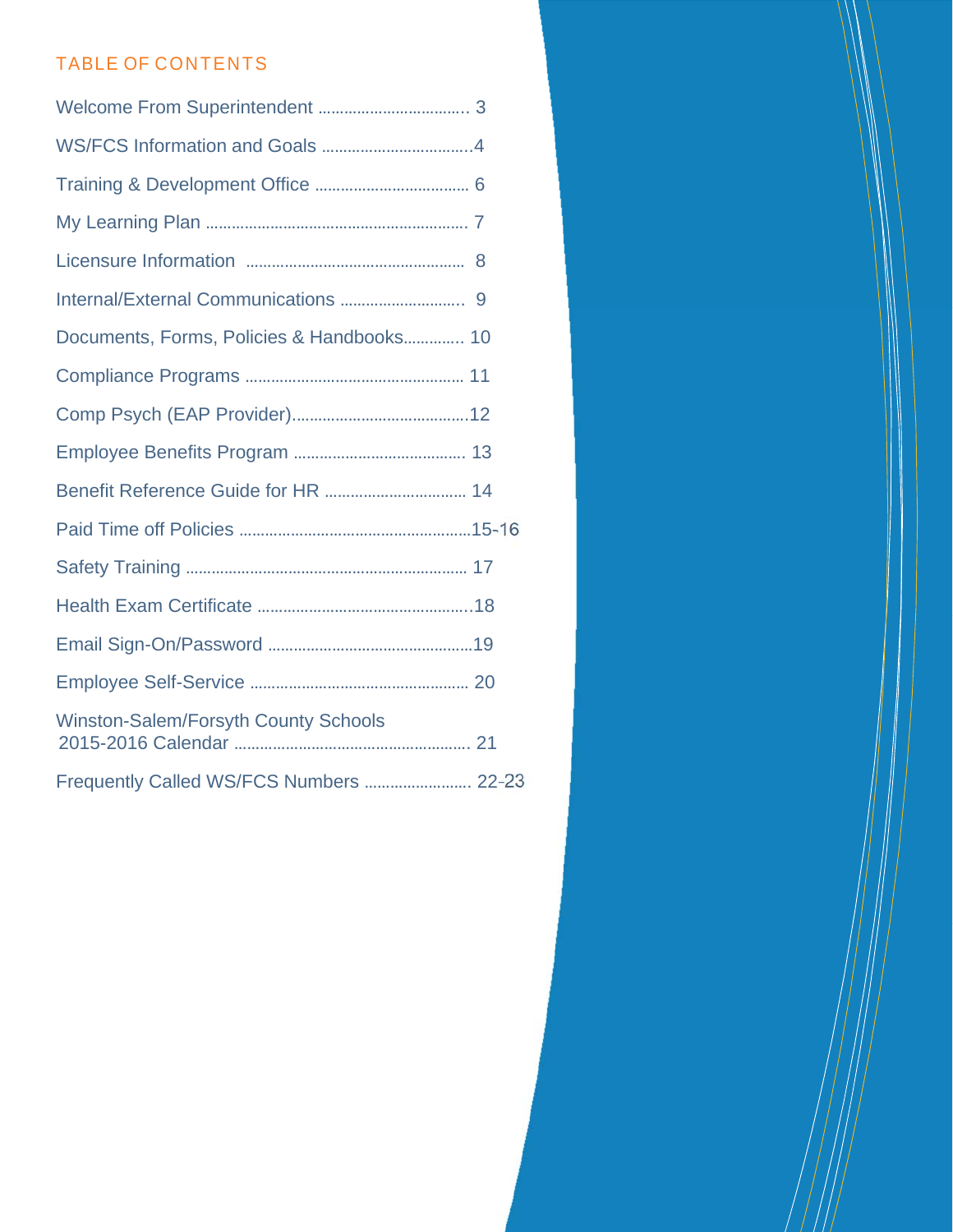# Welcome

from the Superintendent

Welcome to Winston Salem/Forsyth County Schools, where we have a commitment to excellence.

Making that goal a reality – achieving excellence at every level – depends on each one of us. Every employee has a responsibility and a role to play in making Winston Salem/Forsyth County Schools a district of excellence.

We want our schools to be places where every student can learn and does learn. We want our employees to feel valued at the schools and departments where they work. We want students and staff alike to feel safe, welcome and engaged at their schools. Such an environment is essential to student learning.

Every employee in our district is an educator in some way. Together, we must ensure that every student graduates from high school with a meaningful diploma, ready for the next step. Each of us, as we serve students in our individual schools and classrooms and workplaces, is part of the larger whole that is Winston Salem/Forsyth County Schools. We all must work together in support of the WS/FCS goals to:

- Gain 90% of 3rd-grade students reading on or above grade level by 2020.
- Increase our graduation rate to 90% by 2018.
- Close the achievement gap between subgroups by 10 percentage points while increasing the performance of all subgroups by 2018.

In order to reach our district goals priorities have been placed on:

- Providing all schools and departments the differentiated support they need to reach the full potential of the Continuous Improvement Process to maximize student outcomes.
- Training and supporting individuals to be strong instructional leaders and hold them accountable for achieving district goals.
- Equipping staff to support struggling students.
- Intentionally engaging our parent and community partners in understanding, supporting and advocating for our district goals in service of students.

Our district is privileged to serve so many students and their families. Thank you for your dedication to education and for choosing our district as a place to work. I wish you the best as you begin your new job with Winston Salem/Forsyth County Schools.

Sincerely,

**Superintendent** Beverly R. Emony 8



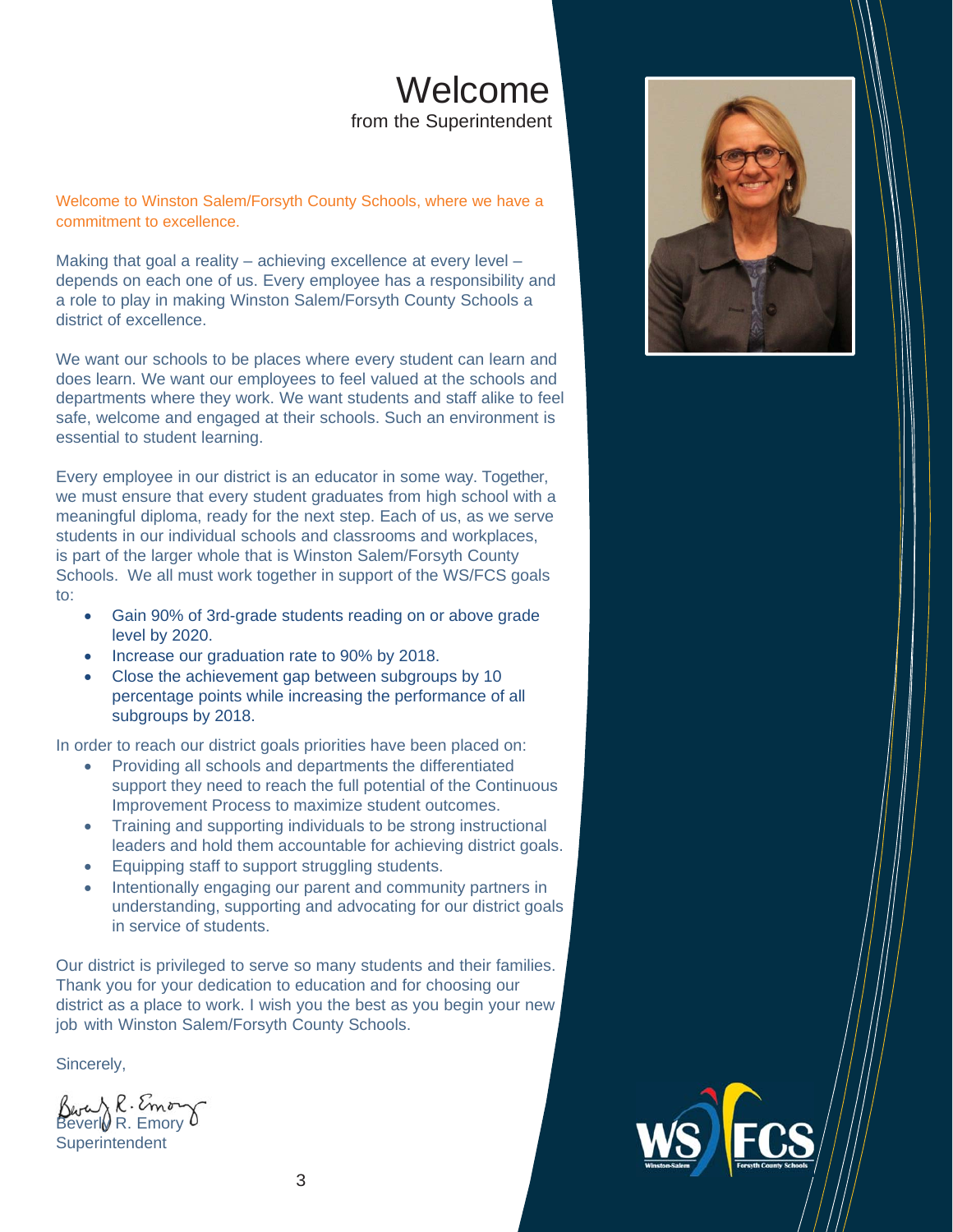

## **The History of WS/FCS**

Welcome to Winston-Salem/Forsyth County Schools. Winston-Salem/Forsyth County Schools formed in 1963 with the merger of the Winston-Salem and Forsyth County school systems. It is the fourth-largest system in North Carolina and the 78th largest in the nation.

Winston-Salem/Forsyth County Schools serves about 54,000 students with the goal of providing a quality education for each child. The school system has 43 elementary schools, 14 middle schools and 15 high schools. Nine special schools bring the system-wide total to 81.

## **Organization**

The Board of Education is composed of nine members who serve terms ending in 2016. The board designates a superintendent to oversee the day-to-day operations of the school system. Superintendent Beverly Emory began her tenure in 2013 and manages more than 7,000 employees.

## **Calendar**

Based on North Carolina Legislation, school start dates must be no earlier than the Monday closest to August 26 and end date no later than the Friday closest to June 11 (unless a weather related calendar waiver has been approved, year-round school, charter school or cooperative innovative high school.) If waiver is approved, the start date can be no earlier than the Monday closest to August 19.

### **Curriculum**

Elementary students are generally taught in self-contained classes. Primary reading teachers, guidance counselors, media coordinators, curriculum coordinators and specialists in art, music and physical education add to regular instruction.

Middle schools provide a gradual transition to departmentalized teaching. In addition to continuing to build basic skills, students explore special interests in music, art, languages, life skills, technology and computers.

All high schools offer a comprehensive curriculum at regular, honors and Advanced Placement levels. The Career Center offers about 30 vocational programs and more than 30 Advanced Placement (college-level) courses. Advanced Placement and college-level courses also are offered at high schools and through dual enrollment with Forsyth Technical Community College and other local colleges. Parkland High School offers the International Baccalaureate Programme, a worldwide curriculum that students can use to earn college credit.

Schools provide programs for academically gifted students. Students identified as highly academically gifted can attend Brunson Elementary and Hanes Magnet.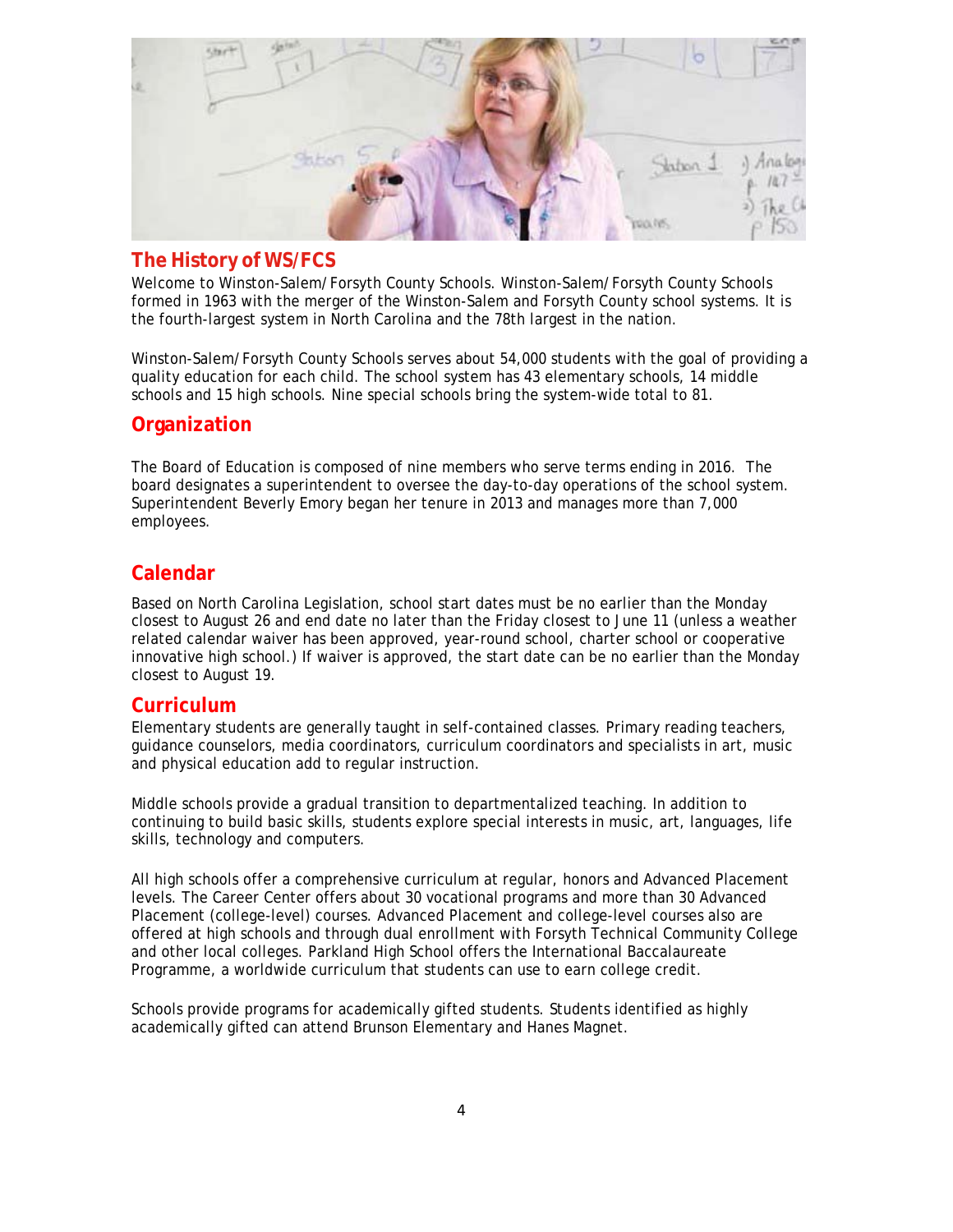#### **Exceptional Children**

The school system provides programs and services for students with special needs. Identified exceptional children are served through resource teachers or specially designed classes in their regular schools, or at several locations throughout the school system. Services are available for students identified as intellectually disabled, physically disabled, visually impaired, hearing impaired/deaf, emotionally disabled, speech/language impaired, autistic,

homebound/hospitalized, learning disabled, multi-handicapped, severely/profoundly disabled, other health-impaired, and traumatic brain-injured. Younger children with special needs may also receive preschool services.

## **Staff**

WS/FCS employs more than 7,000 people, including about 4,000 classroom and part-time teachers. Students are also served by about 360 bus drivers, 575 food-service workers, 300 custodians, and a network of administrators, principals, guidance counselors, psychologists, social workers and other staff.

## **Budget**

In 2014-15, the school system's total budget was \$502 million, including capital projects and child nutrition. Typically, about 60 percent of the budget comes from the state; about 25 percent from Forsyth County; and the rest from federal and other sources.

### **Achievement**

- WS/FCS implemented the Common Core State Standards in 2012-13, and test results reflect the use of more rigorous standards in reading, math and science. In 2014, WS/FCS met 71 percent of its state and federal testing goals. About 70 percent of schools met or exceeded their state growth goals. Across the district, 53 percent of students in grades 3-8 were proficient in reading; 49 percent were proficient in math; and 65 percent were proficient in science. In high school, 49 percent of students were proficient in Biology; 58 percent were proficient in English II; and 59 percent were proficient in Math I.
- The 2013-14 graduation rate increased 1.4 percentage points to 83.5 percent, the highest percentage since the state began calculating the rate in 2006. Generous support from the United Way of Forsyth County, the Winston-Salem Chamber of Commerce, Graduate. It Pays. Big Brothers Big Sisters, Communities in Schools and Forsyth Promise has helped the school system increase the rate.
- The average SAT score for seniors in 2013 in math and reading was 1,000, and 1,478 with writing included.
- About 3,600 students graduated in 2015.
- 18 students were named National Merit Semifinalists in 2013.
- Assistant Principal Leigh Walters of Wiley Magnet Middle School was named the 2014 N.C. Secondary Assistant Principal of the Year by the the N.C. Principals and Assistant Principals Association.
- Speas Elementary School won the 2014 Global School Award from VIF International Education.
- Diggs-Latham Elementary School and Reynolds High School were two of five schools in North Carolina to receive the John F. Kennedy Center for the Performing Arts School of Excellence in the Arts Education Award.
- Sylvia Chen of Reagan High School and Benjamin Zhang of Mount Tabor High School were named 2013 AP Scholars for North Carolina. The award goes to the female and male students with top scores on AP exams. Both students also took classes at Career Center.
- High schools won five state team athletic championships. Students also won 20 individual state championships.
- Teacher of the Year: Charity Sutphin, English teacher at Parkland IB Magnet High School.
- Principal of the Year: Patricia Gainey, East Forsyth High School.
- For more information, please contact the Office of Marketing and Communications, Winston-Salem/Forsyth County Schools, PO Box 2513, Winston-Salem, NC, 27102-2513 or call 336-727-2696.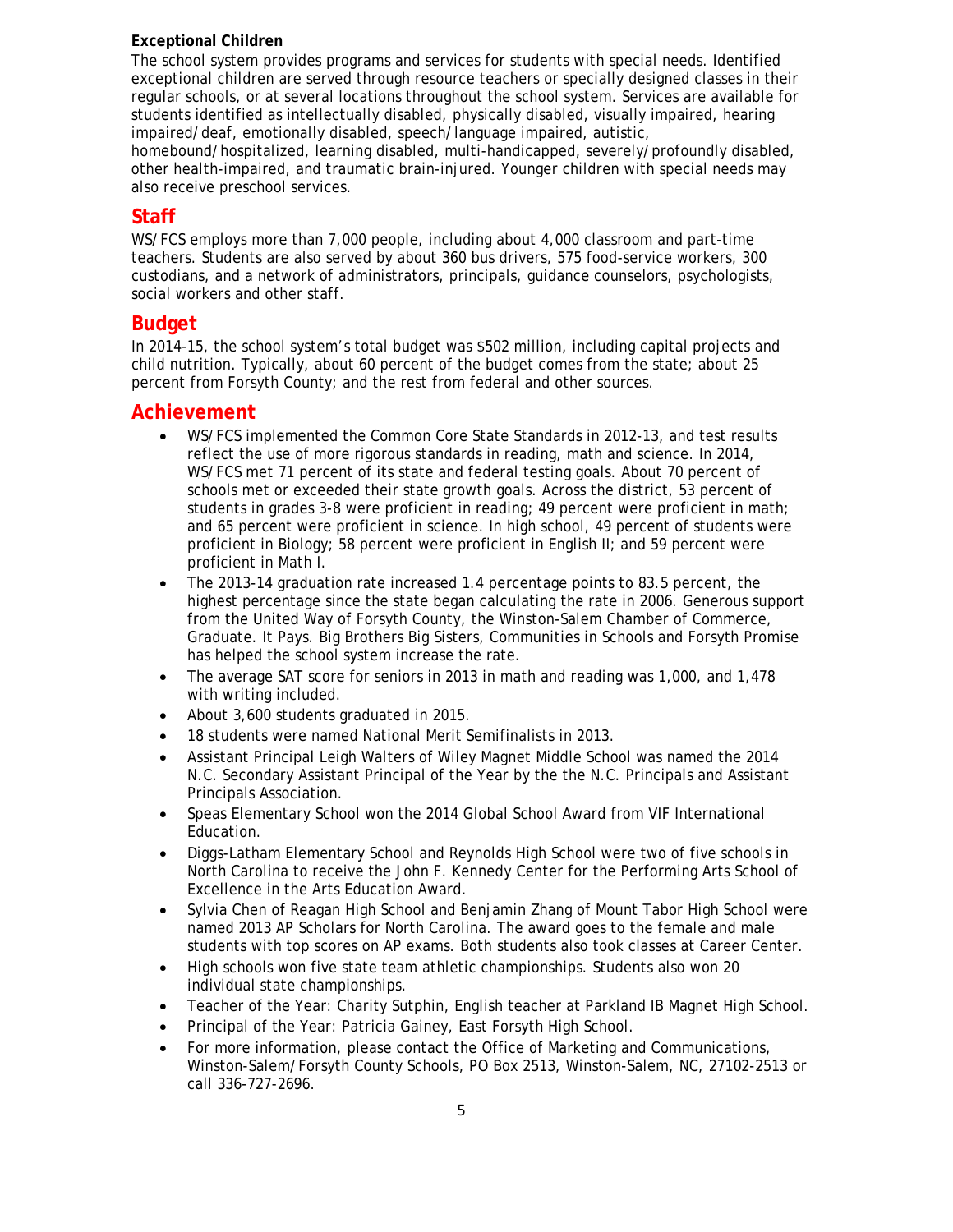## Professional & Talent Development Office



Winston Salem/Forsyth County Schools believes that comprehensive, continuous professional learning is essential to employee growth and development and continuous improvement. We believe that when employees engage in continuous learning, our organization improves and students achieve.

To that end, the Professional and Talent Development Office promotes a variety of professional growth opportunities to build the knowledge and skills of all staff. When all employees are an active part of the WS/FCS learning community, positive change results in organizational effectiveness and student success.

The Training and Development Office organizes and manages professional development for all employees through My Learning Plan, an online professional development system.

The Professional and Talent Development office supports the STAY (Supporting Teachers All Year Long) program. This program provides training and support for 1<sup>st</sup> year and lateral entry teachers via an orientation and ongoing professional learning opportunities. New teachers are provided with a STAY coach to support them with issues specific to being a new teacher. 1st, 2<sup>nd</sup>, 3<sup>rd</sup> year and lateral entry teachers are all provided mentors.

For additional information about professional or talent development contact 336-748-4079 or email Paula Wilkins (HR Director for Professional and Talent Development) at PBWilkins@wsfcs.k12.nc.us or Cydney Conger (Program Manager for STAY, Mentors, Recruitment/Training) at CConger@wsfcs.k12.nc.us.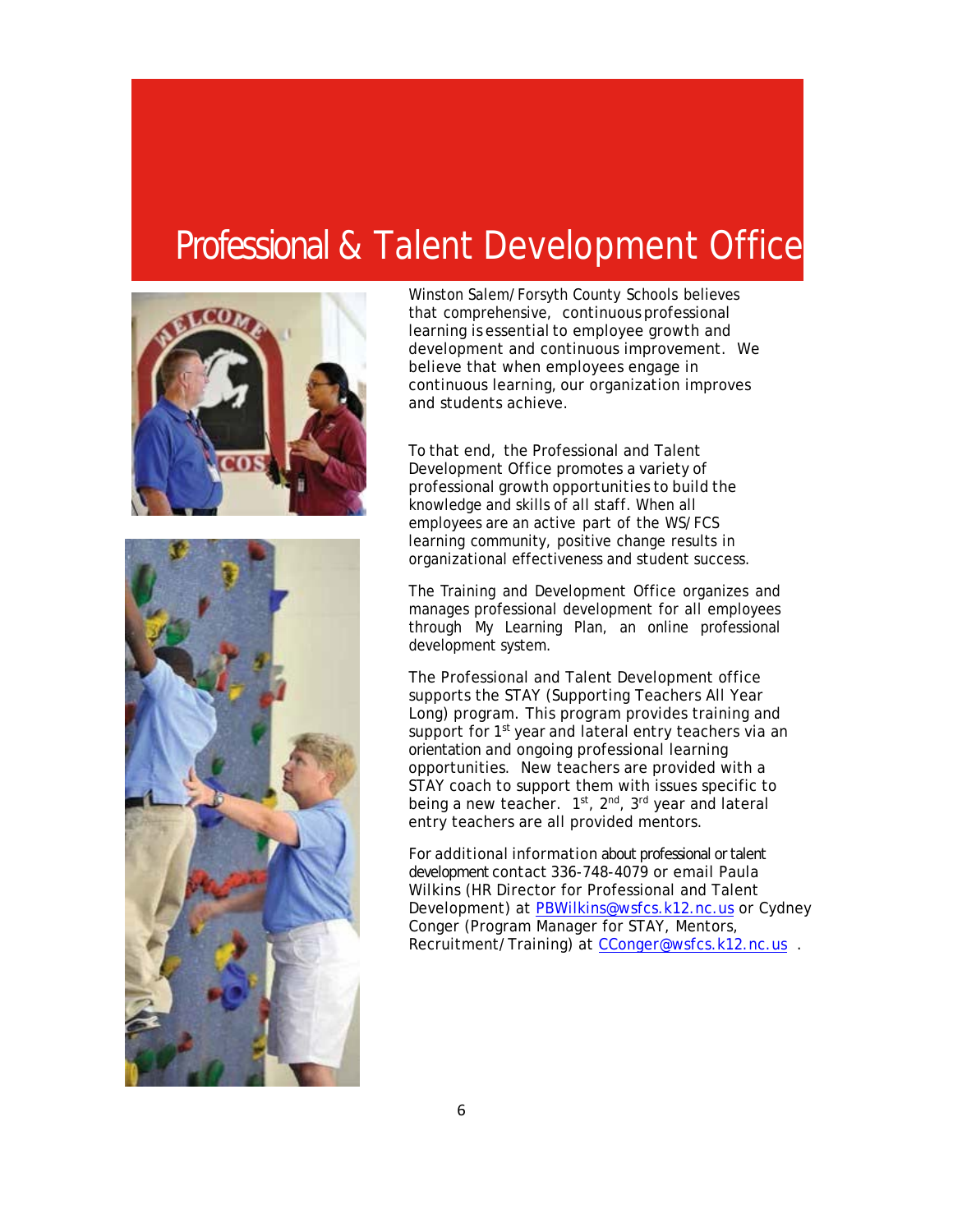# My Learning Plan

New employee email begins once your pre-employment processing is complete. Once your email is established, it will take additional time (at least a day or two-sometimes longer) to upload your information into the My Learning Plan system once you are listed in the Intranet Directory.

My Learning Plan (MLP) is an online Professional Development Management tool being deployed in 2015-16 that includes employee professional development evaluations, professional development registration, coaching/mentoring, licensure/certification, and career development/ exploration systems all located with an integrated login. This system is available to all WS/FCS employees. If you are a substitute, you will not have access to MLP at this time.

## **User Getting Started Guide**

**1.** Access the internet and go to



http://www.mylearningplan.com .

- **2.** Enter your Log-in information on the main screen, then click the "Log In" button to enter the site (Username = Email Address, Password = "changeme").
- **3.** You may be prompted to update your "User Profile" to verify that your account information and preferences are accurate. Make any changes and save the form. You will receive a "Form Saved" message confirming success.
- **4.** From the main "Learning Plan" screen, you can browse the district catalog/calendar:
	- a. Click the "District Catalog" link or the "Calendar" link to browse the district offerings.
	- b. Click the title of an activity of interest to view additional information.
	- c. Click the button to Request Approval or Sign Up for the learning experience/activity.
	- d. Complete the form (if necessary) and submit it.
	- e. The activity will appear on the Learning Plan tab in the "My Requests" section.

For additional information about these features and other functions, use the Help link (located in the upper right corner of all MLPPDMS screens). To access tutorials, how-to's, and other resources, go to the My Learning Plan introduction webinar at http://www.screencast.com/t/HTvxYNQsL .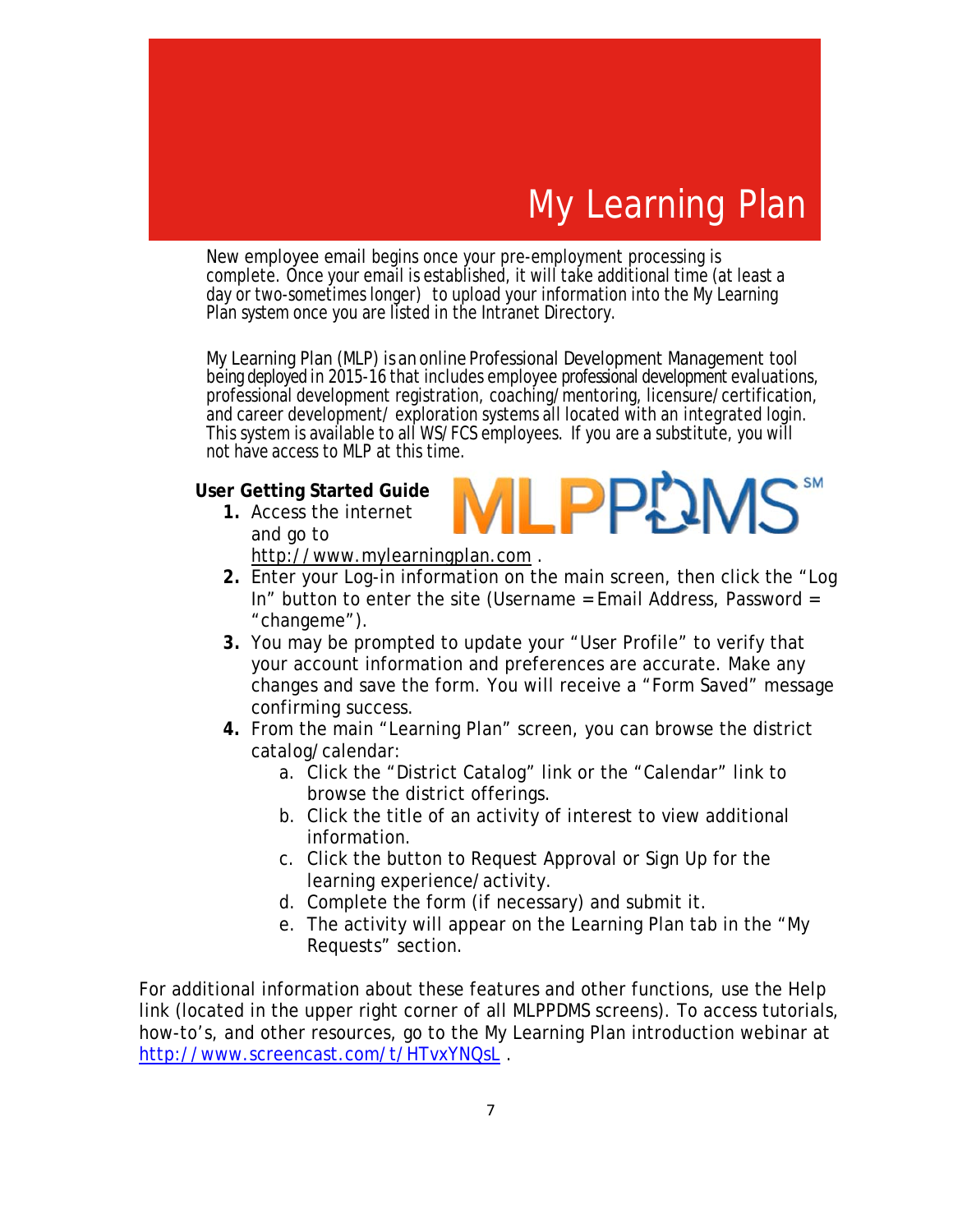| North Carolina Educator's License Renewal |  |
|-------------------------------------------|--|
| <b>Requirements</b>                       |  |

|                           | $#$ of |                                            |
|---------------------------|--------|--------------------------------------------|
| <b>WHO</b>                | CEU's  | <b>TOPIC</b>                               |
| K-8 Classroom Teachers    | 8.0    | <b>TOTAL RENEWAL CREDITS</b>               |
|                           |        | Consisting of:                             |
|                           |        |                                            |
|                           | 3.0    | Literacy Instruction                       |
|                           |        |                                            |
|                           | 3.0    | Academic content area                      |
|                           |        |                                            |
|                           | 1.0    | Technology                                 |
|                           |        |                                            |
|                           | 1.0    | <b>General Credits</b>                     |
| Pre-K, 9-12               | 8.0    | <b>TOTAL RENEWAL CREDITS</b>               |
| <b>Classroom Teachers</b> |        |                                            |
| and Student Support       |        | Consisting of:                             |
| Personnel                 |        |                                            |
|                           |        |                                            |
|                           | 3.0    | <b>Academic Content Area</b>               |
|                           |        |                                            |
|                           | 1.0    | Technology                                 |
|                           |        |                                            |
|                           | 4.0    | <b>General Credits</b>                     |
| School Administrators,    | 8.0    | <b>TOTAL RENEWAL CREDITS</b>               |
| Principals and AP's       |        | Consisting of:                             |
|                           |        |                                            |
|                           | 3.0    | <b>Standards for School Administrators</b> |
|                           |        | in instructional, human resources,         |
|                           |        | and managerial leadership                  |
|                           | 1.0    | Technology                                 |
|                           | 4.0    | <b>General Credits</b>                     |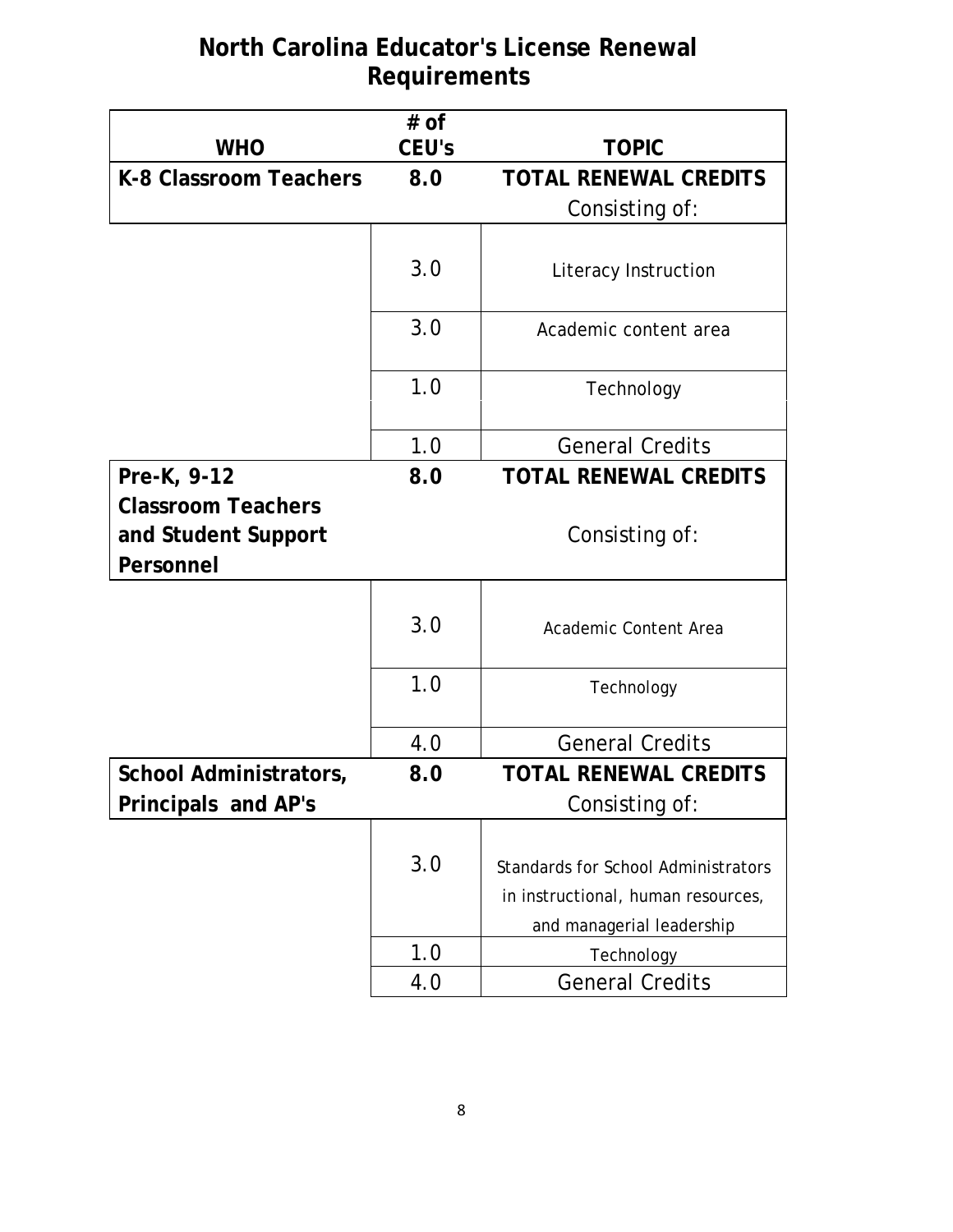## Internal/External Communications

Winston Salem/Forsyth County Schools provides ongoing twoway communication with WS/FCS employees to help you do your job better, increase morale, productivity and build a stronger commitment to the WS/FCS vision. The following are some of the communication tools in place to keep you informed.

#### **Courier Service**

WS/FCS provides alternating day courier to all schools and offices. Questions about courier service should be directed to your principal/ department head, secretary or contact **336-727-8199.**

#### **WS/FCS Website**

The WS/FCS website at **www. wsfcs.k12.nc.us** offers information about WS/FCS programs, departments, test scores, district and school profiles, the latest news, individual school information and much more.

#### **E-Mail**

Electronic mail (E-mail) is available to employees. It is an efficient way to send a message to multiple recipients simultaneously. Questions about e-mail<br>should be directed to your principal/department head/ supervisor or your secretary.

#### **WS/FCS-Cable 2 TV Station**

The primary broadcast source for news and information about Winston Salem/Forsyth County Schools, broadcasting to the WS/FCS community of parents, teachers, students, staff and volunteers on Time-Warner Cable channel 2.

#### *New Employee Website*

WS/FCS new employees can access the new employee website to obtain support or information related to questions and documents for new employees. Go to: wsfcs.k12.nc.us/newemployee to access the website.

.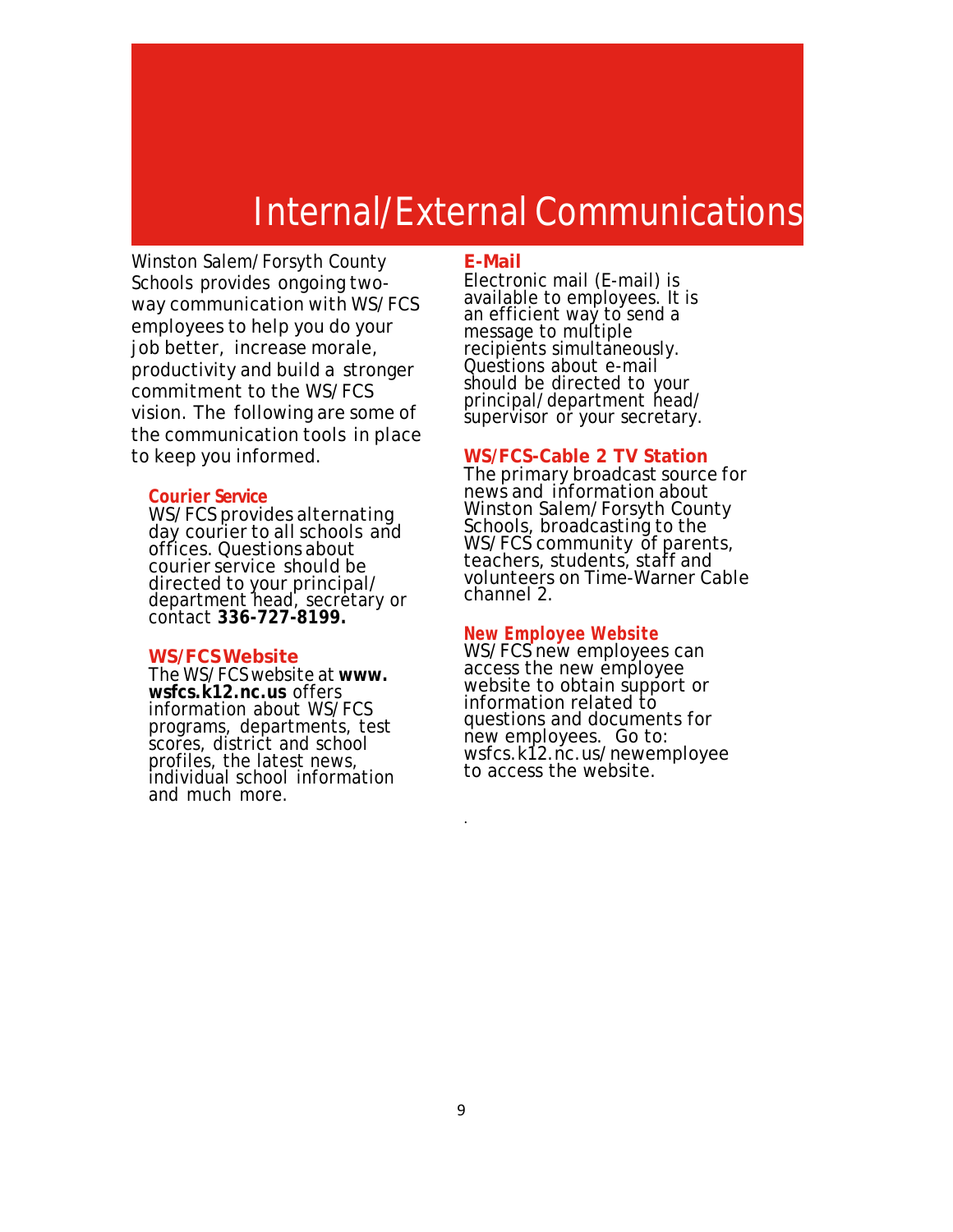# Policies and Handbooks

During new employee orientation you've been provided with an overview of vital policies for new employees. A description of employment policies can be found on the Winston Salem/Forsyth County Schools Policy webpage at: http://www.wsfcs.k12.nc.us/site/Default.aspx?PageID=41

In addition to the policy webpage, the employee handbook is an important resource for all employees. The employee handbook is posted online at: http://bit.ly/1IntMGe.

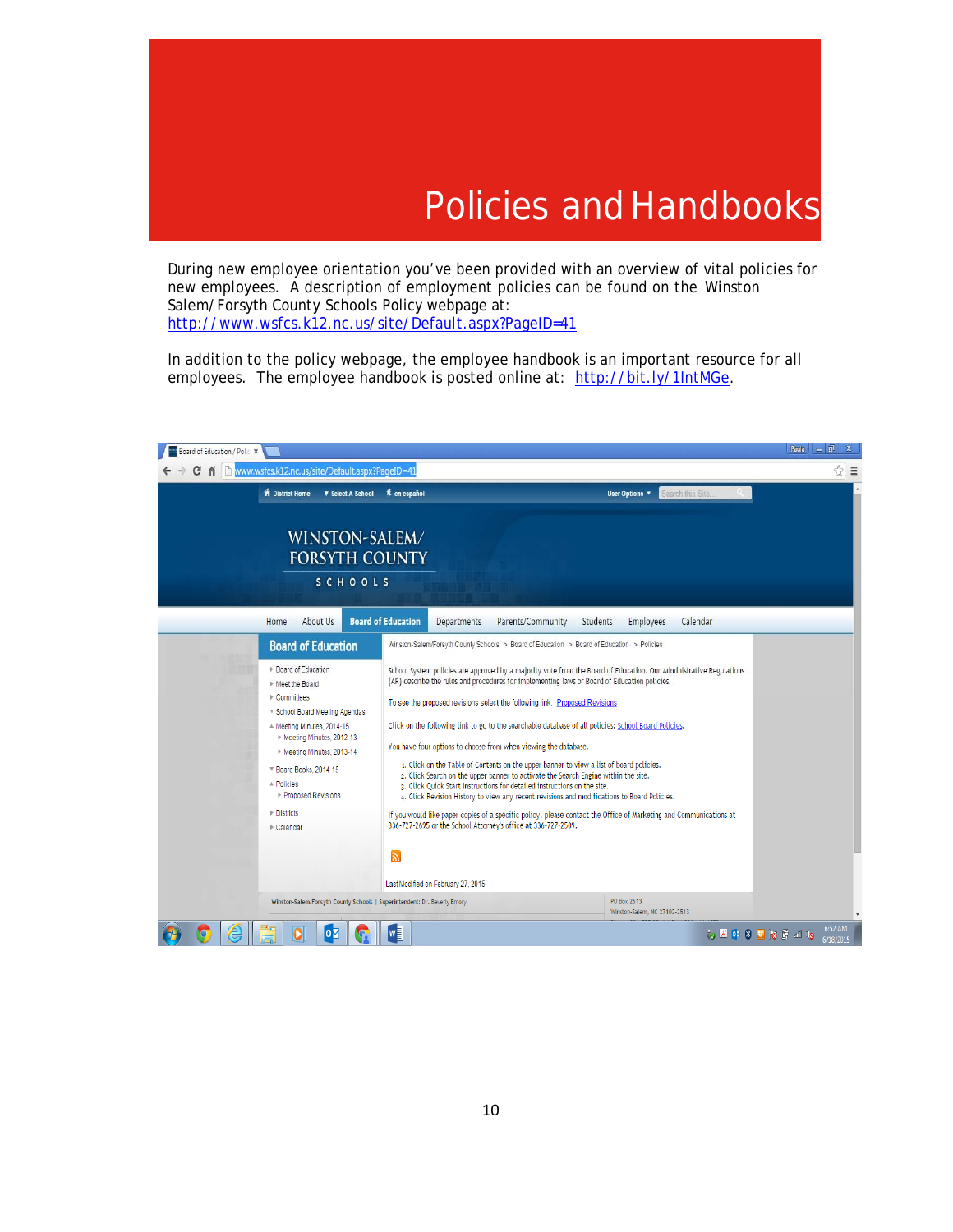# Compliance Programs

## **Criminal Records**

WS/FCS obtains a criminal record check on all new employees. Maintaining a satisfactory criminal record is a condition of continued employment.

## **Alcohol/Drug Testing**

The staff of Human Resources ensures that all employees adhere to the Board of Education's stated drug-free workplace policy. All newly hired employees, as well as those with a significant break in service, whether full-time, part-time or substitutes, are required to undergo a pre-employment drug test as a condition of final employment with the Winston Salem/Forsyth County Board of Education. A confirmed positive test indicating use of illegal substances will disqualify the applicant for employment with the Winston Salem/Forsyth County Board of Education. WS/FCS also complies with the Department of Transportation (DOT) for required alcohol and drug testing for CDL license holders.

For additional information, please call **336-727-2322.**



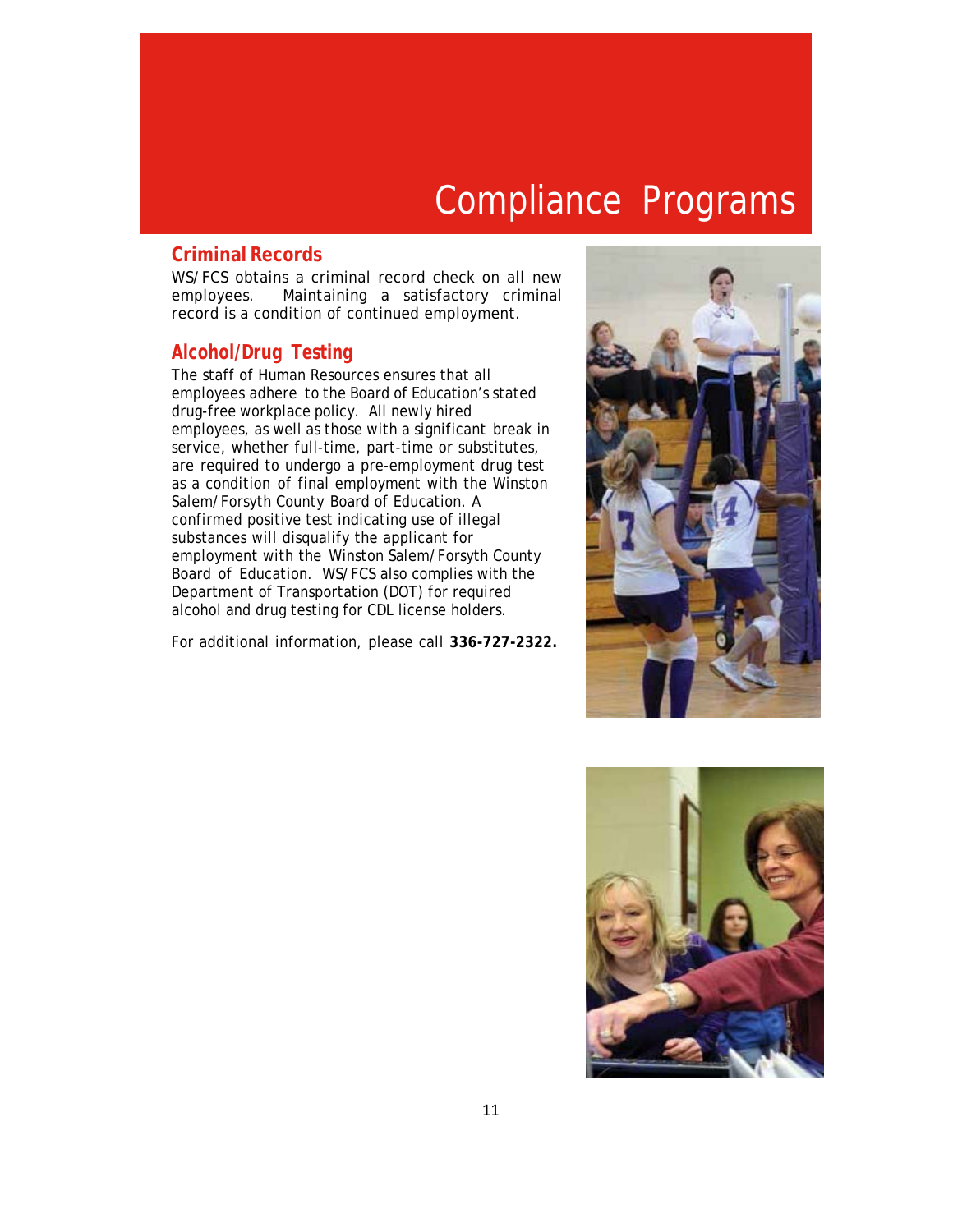# Comp Psych of the Carolinas, Inc.

## **Employee Assistance Program: What does it mean?**

It's tough balancing the demands of a full time job and a full time personal life. Sometimes it's hard to know where to turn. Your employer understands and provides an Employee Assistance Program (EAP). It is designed to help you deal with personal problems, and it is also available to your family members at no cost to you.

## **How can your EAP help?**

You and your immediate family members can contact an experienced EAP counselor who is ready to listen and talk with you. *This no-cost counseling service* helps you address stress, relationship and personal issues you and your family face. You need not be alone in coping with issues such as personal issues:

- Relationship problems at home
- An aging parent or troubled teen
- Work related stress or conflict
- Financial issues
- Drug or alcohol problems
- Anxiety, fear or depression
- Grief and loss

## **What about confidentiality?**

It is your decision to take advantage of this service, although sometimes your supervisor may suggest you call. Either way, all EAP records and services are treated with the utmost confidentiality. Your employer has selected our service because we are independent and available 365 days per year. No one will know you have used our services unless you inform them.

Together, WS/FCS and Comp Psych provide you with the best available EAP services. Your job is important and your job performance can ultimately be affected by ongoing personal problems.

Through the Employee Assistance Program, you will gain appropriate tools to resolve problems. Regardless of where you live, you are eligible for Employee Assistance Program Services. **How do I access EAP?**

Call our EAP provider at Comp Psych to schedule an appointment. You or your family member can be scheduled for a telephone counseling session. Involved or complex situations will be referred to a medical provider affiliated with your health insurance. Convenient appointment times are always available to accommodate your schedule.

Remember that the Comp Psych phone line is open 24 hours a day. Contact Comp Psych at: www.ComPsych.com or call (800) 272-7255. Use EAP code: COM589.

#### **What is the best way to prepare for an appointment?**

Begin by thinking about your reason for asking for help. Your counselor will be interested in knowing about you as a person, your family situation, your support system and any special interests you may have. Your counselor will help you:

- Identify the problem
- Sort through you feelings
- Look at the options
- Make a plan for action
- Move toward a workable solution

Seeking help is a courageous step in the right direction to supporting your wellbeing.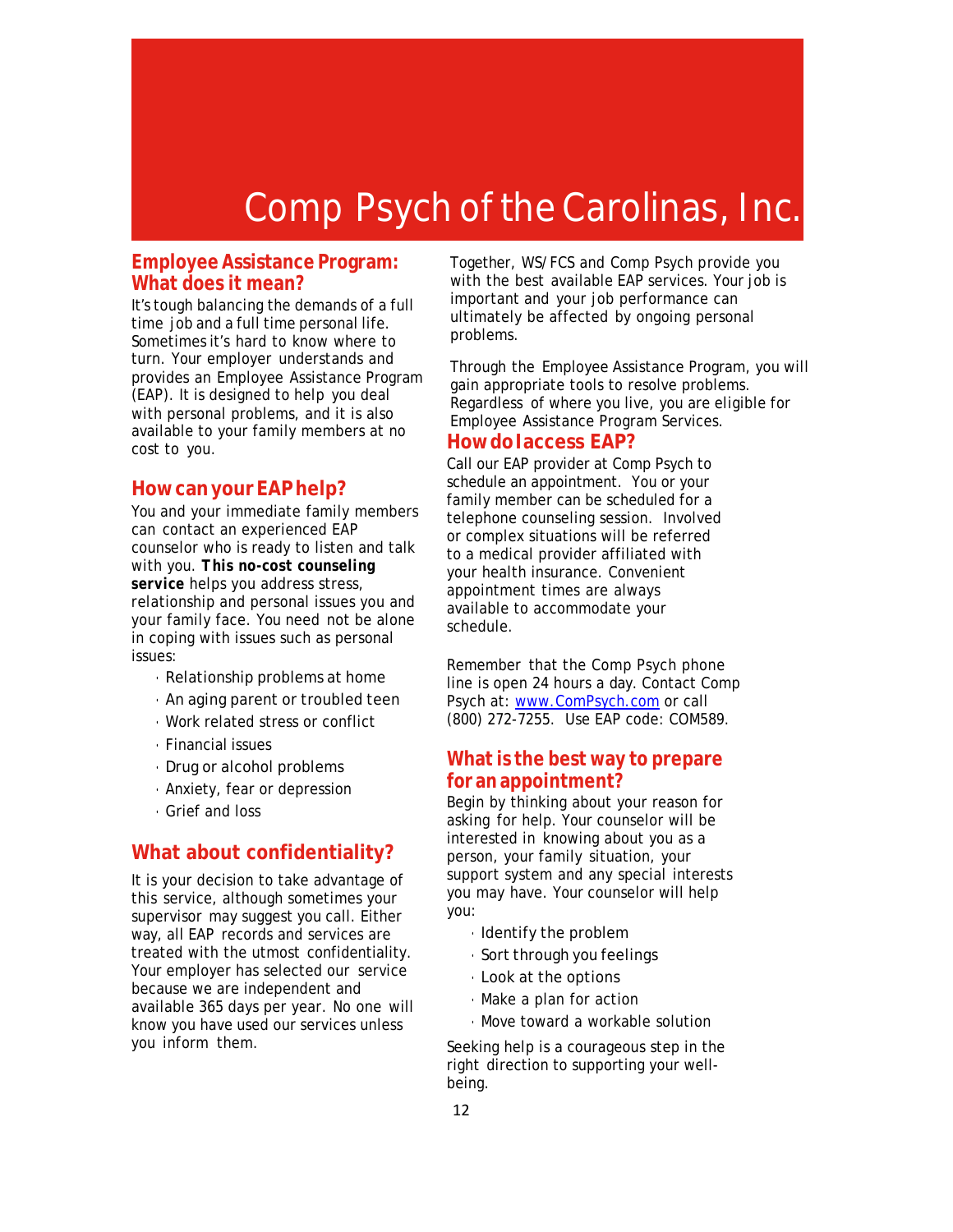# Employee Benefits Program

WS/FCS provides a highly competitive benefits program to its employees. We recognize your health care and financial objectives may change over time. As such, a broad array of plans are available from which you can choose. These include:

#### **Health Plans**

- Three medical/prescription plan options
- Ameritas dental plan
- Supplemental insurance options (Specified Disease with Optional Cancer Insurance and Hospital Confinement—Sign up in Fall)

#### **Financial Programs**

- Two types of life insurance (term and whole) and disability plans (short-term and longterm)
- Accident insurance
- $\bullet$  Retirement savings plans  $[401(k), 403(b), 457]$ etc.]

#### **Other**

- Flexible Spending Accounts (health care and dependent care)
- Legal plan
- Discounted home and auto insurance
- Discount purchasing program

Health, dental, and term life insurances are available at no charge to permanent, full-time employees. Family coverage is available for purchase. Permanent part-time employees may purchase health and dental coverage for themselves or their family members. Insurance benefits are not available to employees working less than 20 hours per week.

You have thirty (30) calendar days from your hire date (the day you begin work) to enroll in your health, dental and life benefits. As a new employee, you will receive 1 email reminder prior to the end of your eligibility period for enrolling in your health, dental and/or life insurance**.** For additional information, visit our WS/FCS Intranet site at **wsfcs.k12.nc.us/newemployee**.

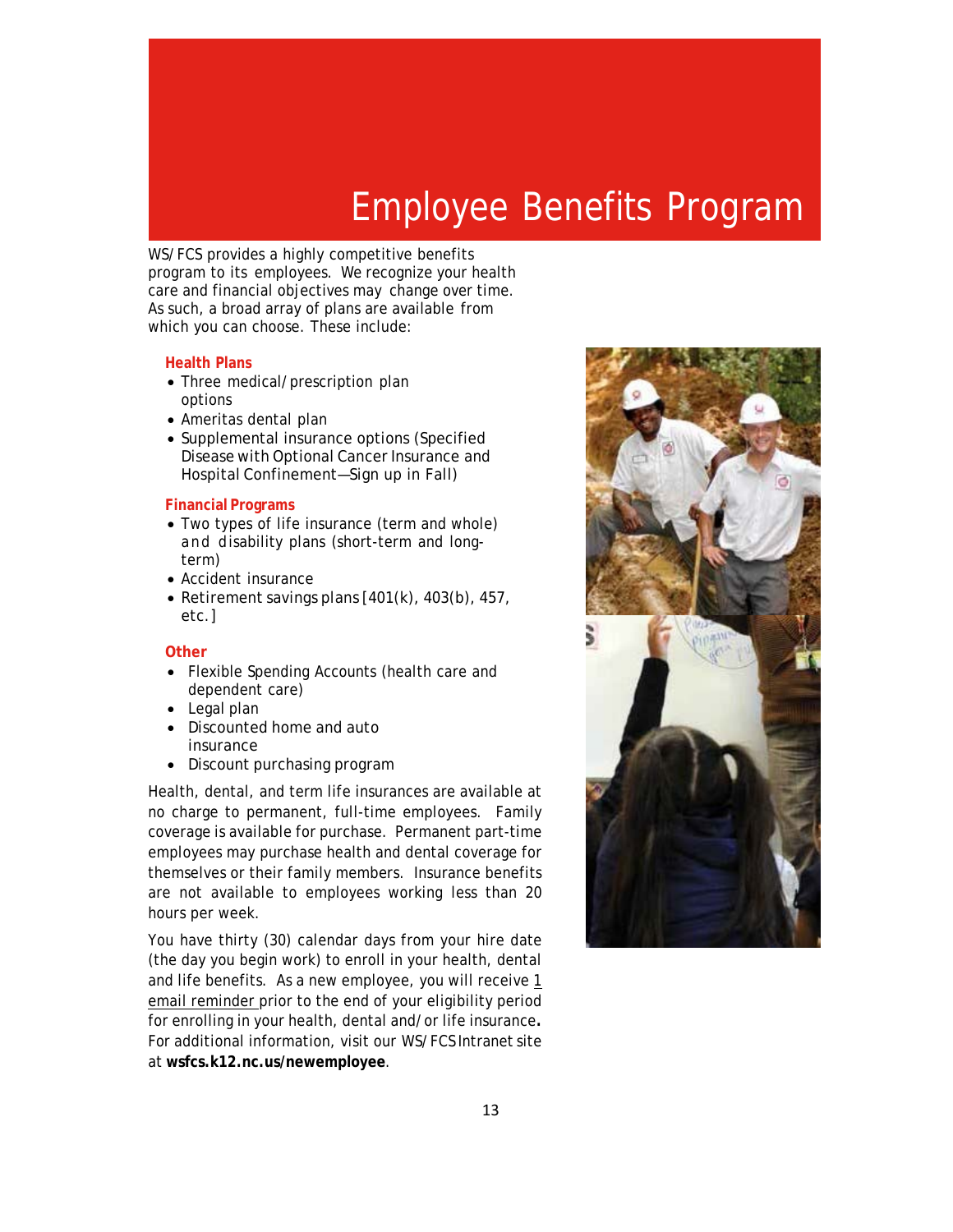## Benefit Reference Guide for HR

#### **Status Changes**

Employees in permanent full-time or part-time positions are benefits eligible. *Benefits are not automatically changed (i.e. canceled or enrolled) when an employee experiences a status change.* It is the employee's responsibility to make any changes to their benefits within 30 days of his/her status change.

If an employee experiences a status change from full-time to part-time employment, he/she will be contacted by a Benefits Specialist regarding the resultant increase in premium costs for health and dental. At this time you will be given the opportunity to cancel coverage to avoid the higher premiums. Cancellation must occur within 30 days of the status change. All health coverage changes should be made via the State Health Plan website at: www.shp.nc.org

Employees who change from benefits eligible status to one where they are **no longer eligible** for benefits will have their benefits canceled automatically the last day of the month that their status changes to "benefits ineligible". For example, an employee who becomes a sub on November 16th would have all benefits canceled effective November 30—no action is required by the employee. Employees will receive a COBRA notice from the benefits provider on canceled coverage and may elect COBRA coverage as directed.

Employees who become newly eligible for benefits will be contacted by Human Resources or a Benefits Specialist to set up a benefits appointment. All enrollment must be completed within 30 days of the status change. Benefits become effective on the  $1<sup>st</sup>$  day of the following calendar month.

## **Terminated Employees**

Terminated employees generally have health and dental benefits cancelled the last day of the month of their termination. The **only** exceptions would apply to **Health** coverage for the following:

#### **Retirees**

Health coverage ends the last day of the month of the retirement effective date. For example, if the retirement is effective 1/1/2015, WS/FCS health and dental coverage ends 1/31/2015.

#### **Terminations Transferring to Another LEA**

The State Health Plan coverage will extend over the summer through August 31 for employees that finish the school year.

For employees that do not complete the school year, life insurance cancels your last day of employment. If you become employed by another state agency within 30 days of your separation from WS/FCS, your health insurance will transfer to the new agency. Otherwise you will need to re-enroll in health and dental coverage with the new agency.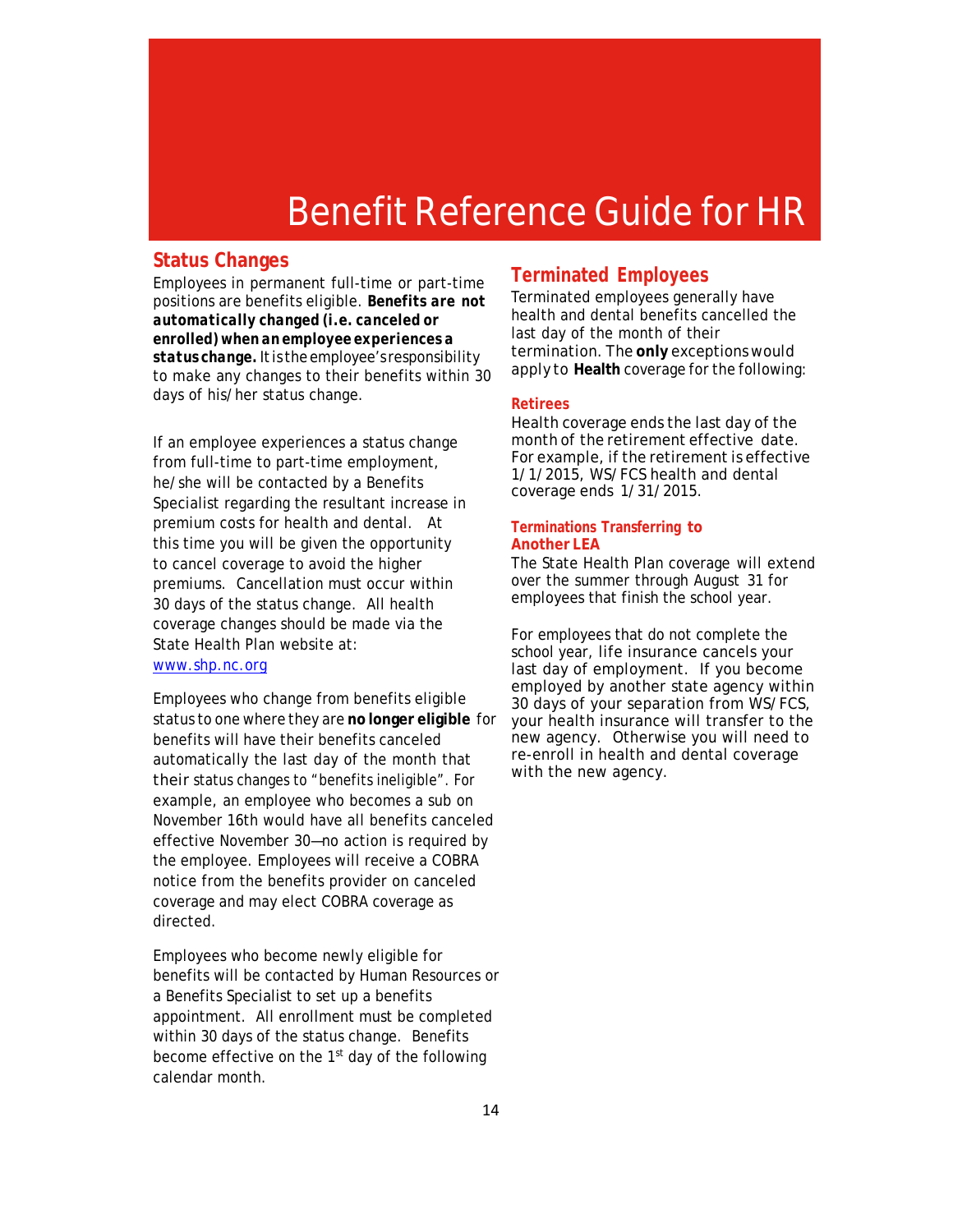## Paid Time Off Policies

#### **Holidays**

Permanent employees, employed for less than twelve (12) months a year are granted ten (10) holidays yearly. Permanent employees employed for twelve (12) months a year are granted eleven (11) holidays yearly. Depending upon when Christmas Day falls, an extra day may be granted. The employee calendar should be referenced annually to determine the dates chosen by the WS/FCS Board of Education as holidays.

#### **Annual Leave**

Annual leave is earned monthly by permanent employees who are working or on paid leave for half of the workdays in a month or more. The number of days earned each month increases as years of State service increase. The chart below shows how annual leave is earned monthly.

For employees who work less than 100% of a workday, annual leave is paid according to the percentage of employment. State regulations, along with regulations established by Winston Salem/Forsyth County Schools, govern when annual leave may be taken. Use of annual leave requires supervisory approval.

Annual leave may be accumulated without any applicable maximum until June 30 of each year. Employees with more than thirty (30) accumulated annual leave days as of June 30 each year, shall have the excess leave converted to sick leave so that only thirty (30) annual leave days are carried forward on July 1. Upon retirement, resignation or termination, an employee will be paid for a maximum of thirty (30) annual leave days. Annual leave may be transferred when an employee transfers between local educational agencies. Annual leave may be transferred to a State agency if the agency is willing to accept the leave; otherwise, the employee leaving WS/FCS will be paid for up to thirty (30) days accumulated leave.

If an active employee has a negative annual leave balance at the end of the academic year, a deduction in the appropriate amount will be made to his/her May paycheck, or a subsequent check.

If you are a less than twelve (12) month employee in a position that follows the teacher calendar and also hired after August 16, you will not accrue the ten (10) annual leave days that are mandatory. Therefore, you may be in a negative balance at the end of the academic year and a deduction will be taken in your May check or a subsequent check.

| Annual Leave Days Granted Each Year |          |         |          |          |          |
|-------------------------------------|----------|---------|----------|----------|----------|
| Years of Aggregate                  | Days per | 9-Month | 10-Month | 11-Month | 12-Month |
| Less than 2 years                   | 1.17     | 10.53   | 11.70    | 12.87    | 14.04    |
| 2 but less than 5 years             | 1.17     | 10.53   | 11.70    | 12.87    | 14.04    |
| 5 but less than 10                  | 1.42     | 12.78   | 14.20    | 15.62    | 17.04    |
| 10 but less than 15                 | 1.67     | 15.03   | 16.70    | 18.37    | 20.04    |
| 15 but less than 20                 | 1.92     | 17.28   | 19.20    | 21.12    | 23.04    |
| 20 years or more                    | 2.17     | 19.53   | 21.70    | 23.87    | 26.04    |

#### **Annual Leave Days Granted Each Year**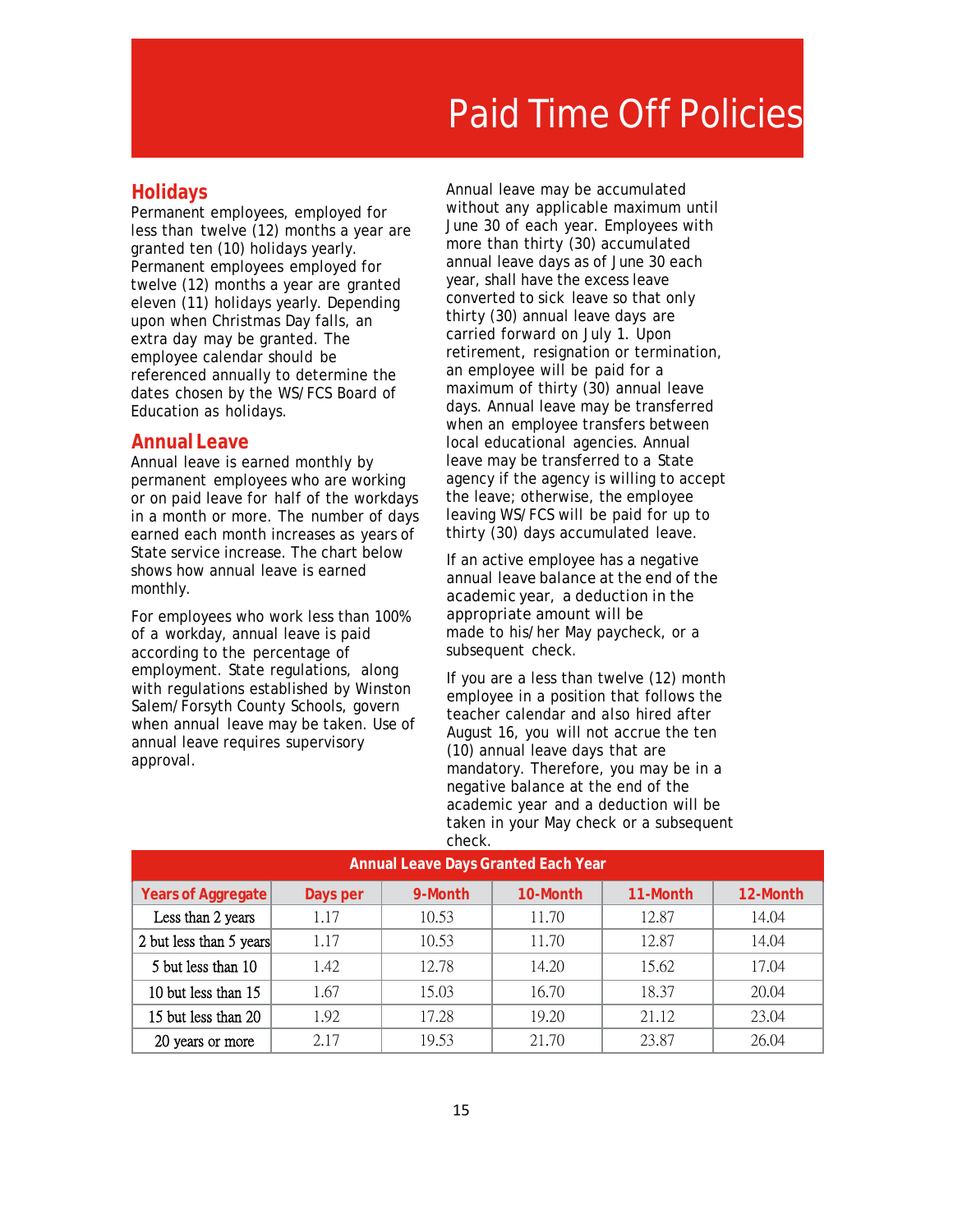## Paid Time Off Policies, *continued*

#### **Sick Leave**

Employees working or on paid leave for half of the workdays in a month or more earn sick leave computed at the rate of one day per month. Sick leave may be granted for: (1) periods of temporary disability caused by or contributed by any personal illness, injury or other temporary disability, which prevents an employee from performing his or her usual duties; (2) illness in the employee's immediate family and medical appointments that necessitate the employee's attendance; (3) death in the immediate family; (4) medical appointment.

Sick leave can be accumulated indefinitely and may be transferred between school systems, between a school system and a State agency, and between a school system and a community college or a technical institute if the receiving agency is willing to accept the sick leave. Sick leave accumulated up to the time of separation from employment may be reinstated provided re-employment occurs in a permanent position within sixty (60) calendar months from the date of separation. For employees retiring, sick leave adds additional service credit. For every twenty (20) days or remainder of twenty (20) days sick leave accrued, the retirement system gives another month toward service years for retirement.

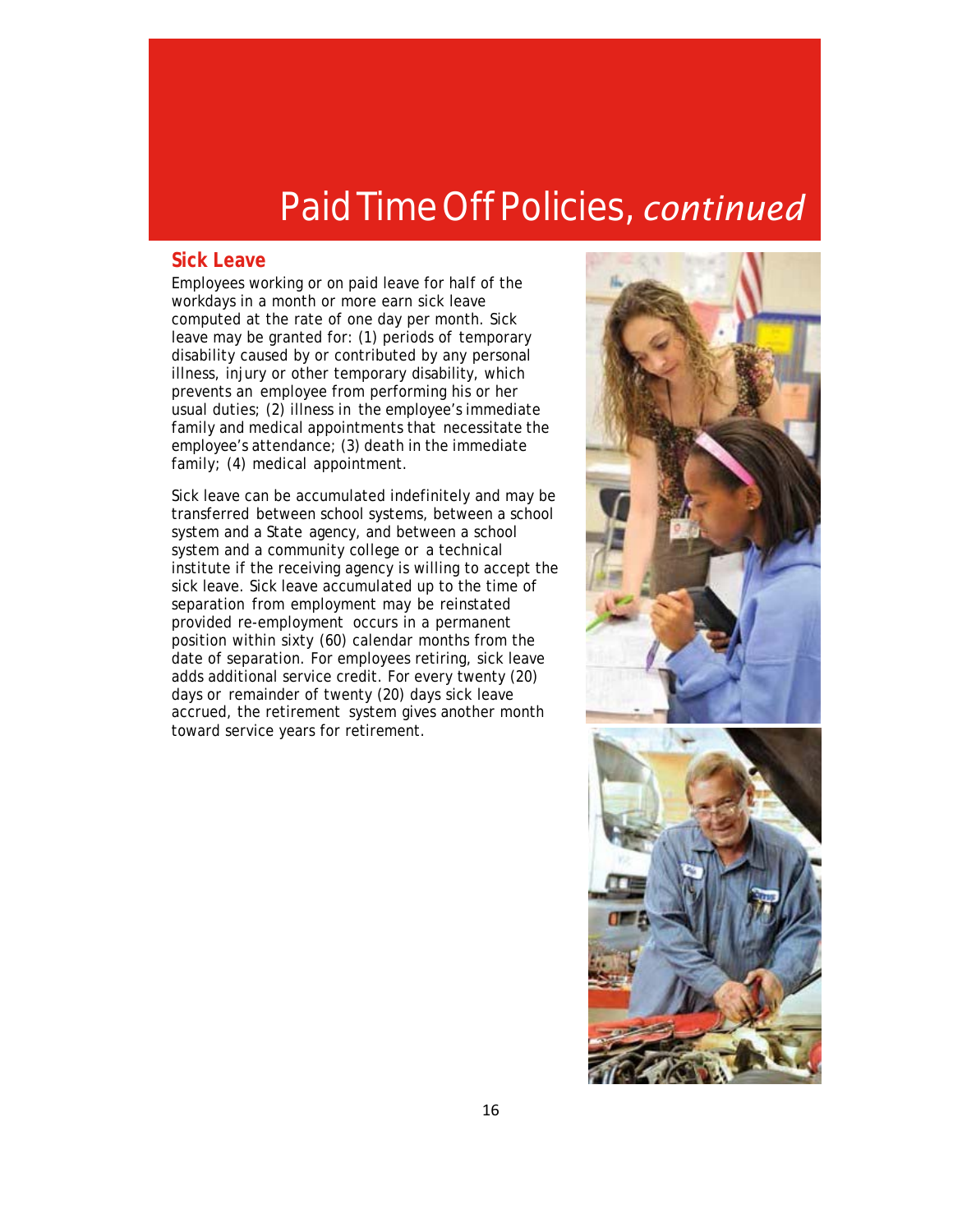## All WS/FCS Employees are required to be trained on these Safety Topics:

**OSHA's Bloodborne Pathogens – Potential Blood in the Workplace OSHA's Hazard Communication – Chemicals in the Workplace**

In addition employees with the following job titles will receive additional training and will be offered the Hepatitis B Vaccination:

**Athletic Trainers**

**Emergency Responders**

**Custodians**

**Principals and Assistant Principals** 

**Health Occupation Teachers**

**Football, Wrestling, Basketball Coaches**

**Exceptional Children School based staff, including Metro School**

**SBS Teachers, Teacher Assistants, Bus Drivers and Bus Monitors**

**Transportation Service Truck Operators & Mechanics**

**Maintenance (i.e. Plumbers, Painters, Electricians, etc.)**

If you have one of these job titles you are identified to receive additional training annually from your School or Department. School based staff should speak with their building supervisor for information related to the school Exposure Control Plan and district information.

Safe Schools is the Online Training Provider for Safety Training Topics district-wide.



**How to log on to the SafeSchools Online Training Program:**

1. Using your web browser, go to the web page

### *http://wsfcs.nc.safeschools.com* (No "www" is necessary.)

- 2. To access your assigned training, enter your username, which follows the following format: **Employee ID number**
- 3. Your assigned course or courses will be listed on your personal SafeSchools Training home page under "Mandatory Training."
- 4. Select any course by simply clicking on the name of the course. The courses have audio so turn up your speakers if you wish to hear the narration. Complete all the training scenarios and the assessment to receive completion credit for the course. You will have the option to print out a Certification of Completion once you successfully complete the course.

If you have any questions or problems with the

site, please contact:

*Cydney Conger (336) 727-2816 cconger@wsfcs.k12.nc.us* 

Employees who do not have access to computers or have limited computer skills will need to receive an alternative training method. These trainings are provided on various dates districtwide. Contact your department head or school principal for additional information. Both the written Bloodborne Pathogens and Hazard Communication Plans are accessible at the school site and in the Safe Schools modules. Questions related to Safety Training should be directed to Ron Pannell, District Safety Manager at RPannell@wsfcs.k12.nc.us or by calling 336-727-2527.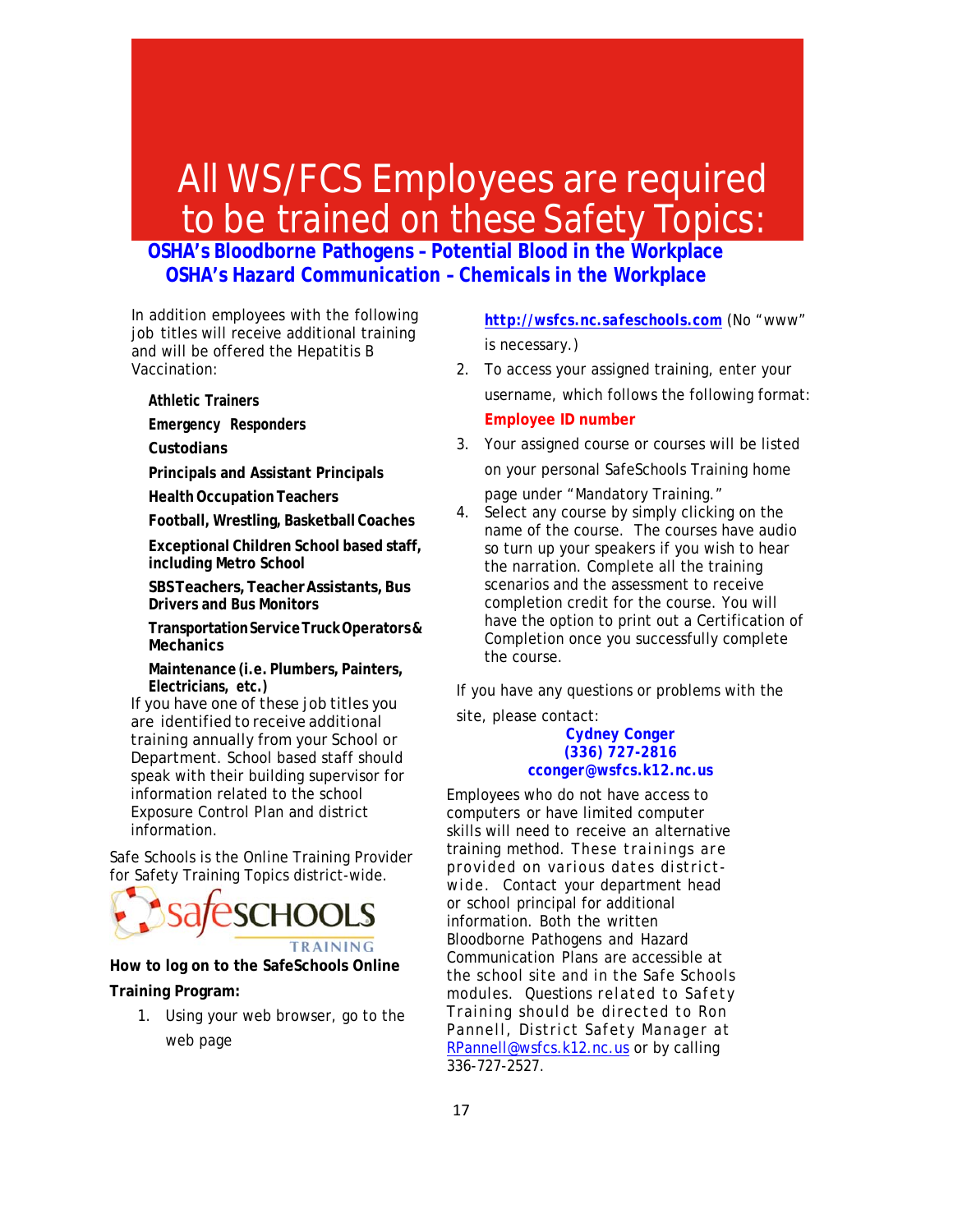# Health Exam Certificate North Carolina Public Schools







Health Exam Certificate has been provided during your new employee orientation and can be downloaded from the new employee website.

If you do not have a regular physician, a list of Medical Facilities can be downloaded from your new employee checklist or picked up at orientation.

#### **Human Resources would like to point out just a few important requirements in having your HEC completed:**

- Please submit the Health Exam Certificate *completed in its entirety:* Name, Address, Social Security Number, and Position. Feel free to write the name of your school/department on the form.
- All physical and TB skin tests must be current *within the past 12 months* to be accepted.
- All info should be included on the form, with the exception of TB results which may be attached if administered by a separate facility. No additional medical info is required.
- When scheduling your appointment with your physician, please keep in mind that TB results are read after 48 hours of administering the test. For example, you cannot take the TB test on Friday unless the facility is open on Sunday to read the results.
- Ask your physician to return the *completed* HEC to *you*. It is *your* responsibility to submit the form to Human Resources.
- For employment of an out-of-state applicant, this certificate may be completed by a health care provider who holds an unrestricted current license or registration.
- If you are coming to WS/FCS from another *North Carolina School District*, and have not been separated from public school employment for more than one school year, please contact that Human Resource Department and request a copy of your HEC to be mailed/faxed to you, for forwarding to Human Resources. The NC School District *must* be noted on the HEC.
- Human Resources will contact your supervisor if you do not submit your health form.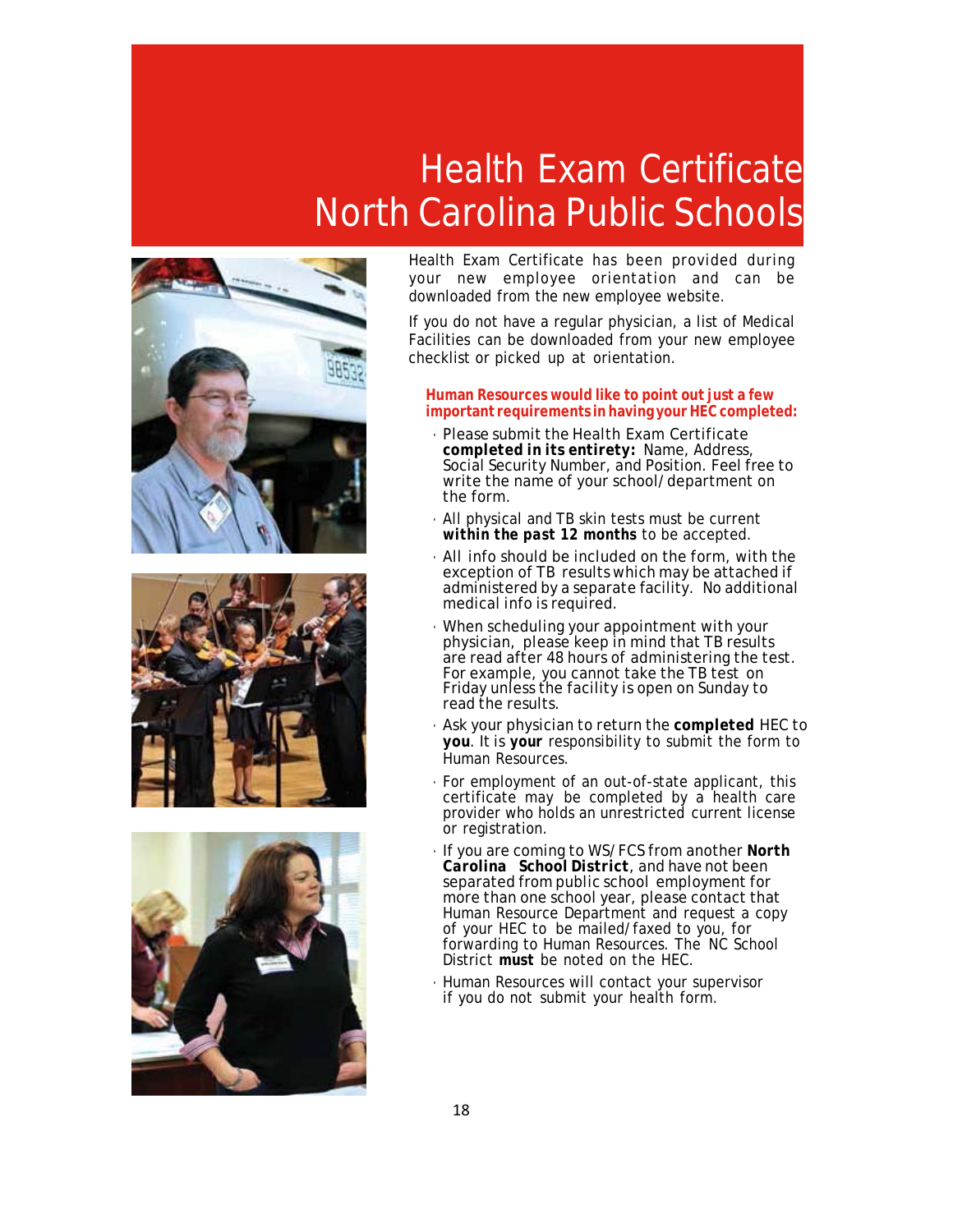# Email Sign-on/Password

## To get to Email type **https://wsfcs.k12.nc.us/** in your address bar.

## **Logging on to the WS/FCS Network**

Before anyone logs into email, they must first log onto a school system computer. Upon logging in for the first time, the default password will be 12345678 . Once you log in, the system will prompt you to change your password. It is strongly encouraged that you make your password at least 8 characters – with at least 1 capital letter and 1 number.



## **Username and Email Address**

Your username is created from the information you gave Human Resources. It is a combination of your first name, middle initial and last name. Example: you gave HR your name as Mary Sue Jones, so your user name could possibly be MSJones . Sometimes the username and initial combination is already taken. If MSJones, is unavailable, you could be MSJones2,

MSJones3, MSJones4, etc. If you are unsure of your username after an initial attempt, do not continue to try with this username series as you may lock out the original user (MSJones) and possibly have their password changed because you were not aware your username has a (2, 3, 4, etc.) on the end. Please be sure to work with the technology helpdesk at 336-727-8300 to confirm your username.

## **Accessing Email**

There are a couple of ways to access email:

- 1. Go to http://wsfcs.k12.nc.us/ , go to user options at the top of the screen, then select Office 365 from the dropdown
- 2. Double click on the Staff Email icon on your desktop after logging in.

Your email address will be (username)@wsfcs.k12.nc.us. You will need to make sure you are logged into the computer in order to log into their email. On the first screen, you will not need to enter a password, only your email address. If a second pop-up asks for your username and password, you will need to enter your username or email (either one will work) and your password. The password will be the same password you set when you previously logged into the system. You will not be able to log into the email system until you have updated your password.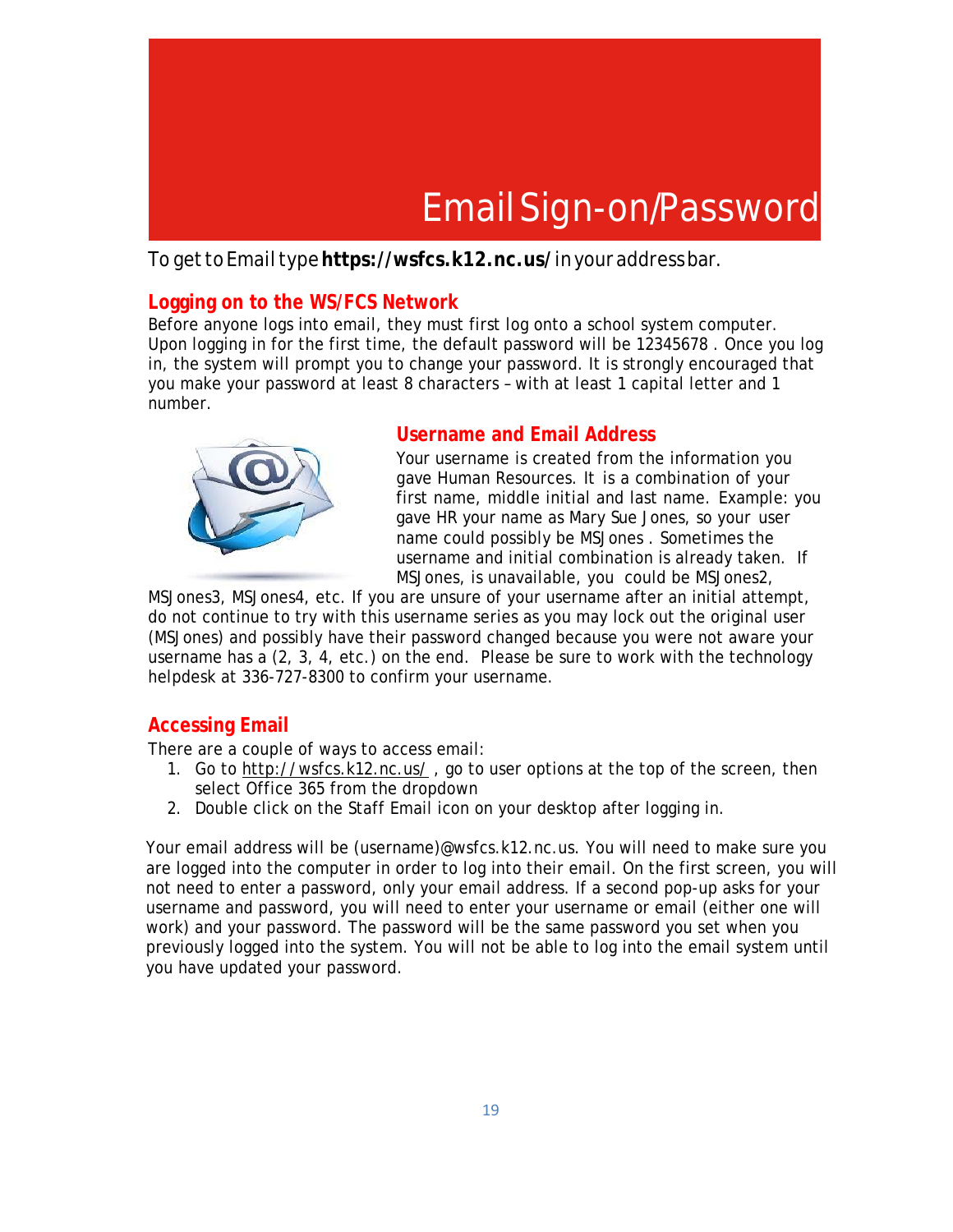## Employee Self-Service

Employee Self-Service (ESS) is now available for all users. You may access ESS while at work. ESS is not available outside the WS/FCS internet network.

To access ESS while at work, log into http://intranet.wsfcs.k12.nc.us/Emp Not.nsf/EmpChgPrompt?OpenForm . Select the *Employee* link> *Personnel*> *Employee Self-Service*.

Your Employee Self-Service username and password are the same as your E-MAIL account.

This online service will give you access to your personal information in the Human Resources & Payroll system. You will be able to view edocs (check leave balances, tax withholdings, etc). You can also change your address/phone number, add an emergency contact information.

### **Please note:**

Safeguard your password in order to protect your personal information. It is recommended that passwords be eight (8) characters or more in length. Your password should contain both letters and numbers.



Questions regarding Employee Self-Service may be directed to SReich@wsfcs.k12.nc.us or your Human Resources Specialists.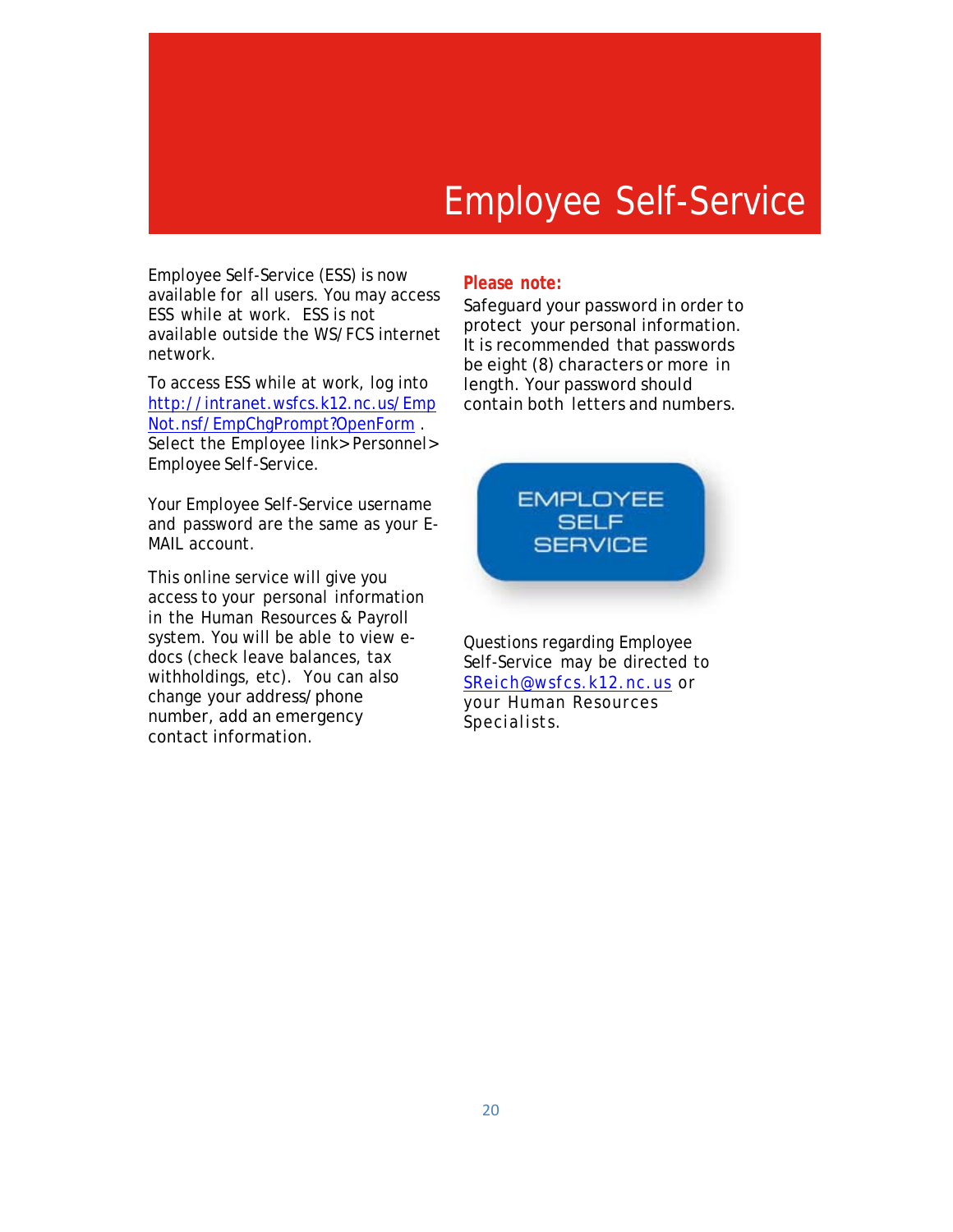## Winston-Salem/Forsyth County Schools 2015-16 Calendar

| FIRST STUDENT DAY OF SCHOOL       | August 25, 2015                  |
|-----------------------------------|----------------------------------|
| Labor Day Holiday                 | September 7, 2015                |
| <b>Teacher Workday</b>            | October 26, 2015                 |
| <b>Veterans Day Holiday</b>       | November 11, 2015                |
| <b>Thanksgiving Break</b>         | November 25-27, 2015             |
| Winter Break                      | December 21, 2015 - Jan. 1, 2016 |
| Martin Luther King, Jr. Holiday   | January 18, 2016                 |
| <b>Teacher Workday</b>            | January 19, 2016                 |
| <b>Teacher Workday</b>            | <b>February 15, 2016</b>         |
| <b>Teacher Workday</b>            | April 11, 2016                   |
| <b>Spring Break</b>               | March 25-April 1, 2016           |
| <b>Memorial Day Holiday</b>       | May 30, 2016                     |
| <b>LAST STUDENT DAY OF SCHOOL</b> | June 8, 2016                     |

School will not be in session for students on the holidays, breaks and teacher workdays listed above unless a make-up day is scheduled.

| Make-up Days               | 1. Nov. 25                              | 6. June 9     |  |  |
|----------------------------|-----------------------------------------|---------------|--|--|
|                            | 2. Feb. 15                              | 7. June 10    |  |  |
|                            | 3. March 24                             | 8. June 13    |  |  |
|                            | 4. April 11                             | 9. June 14-15 |  |  |
|                            | (Days will be used in the order shown.) |               |  |  |
| <b>Early Release Dates</b> | Sept. 16                                | Feb. 24       |  |  |
|                            | Sept. 30                                | March 23      |  |  |
|                            | Oct. 14                                 | April 20      |  |  |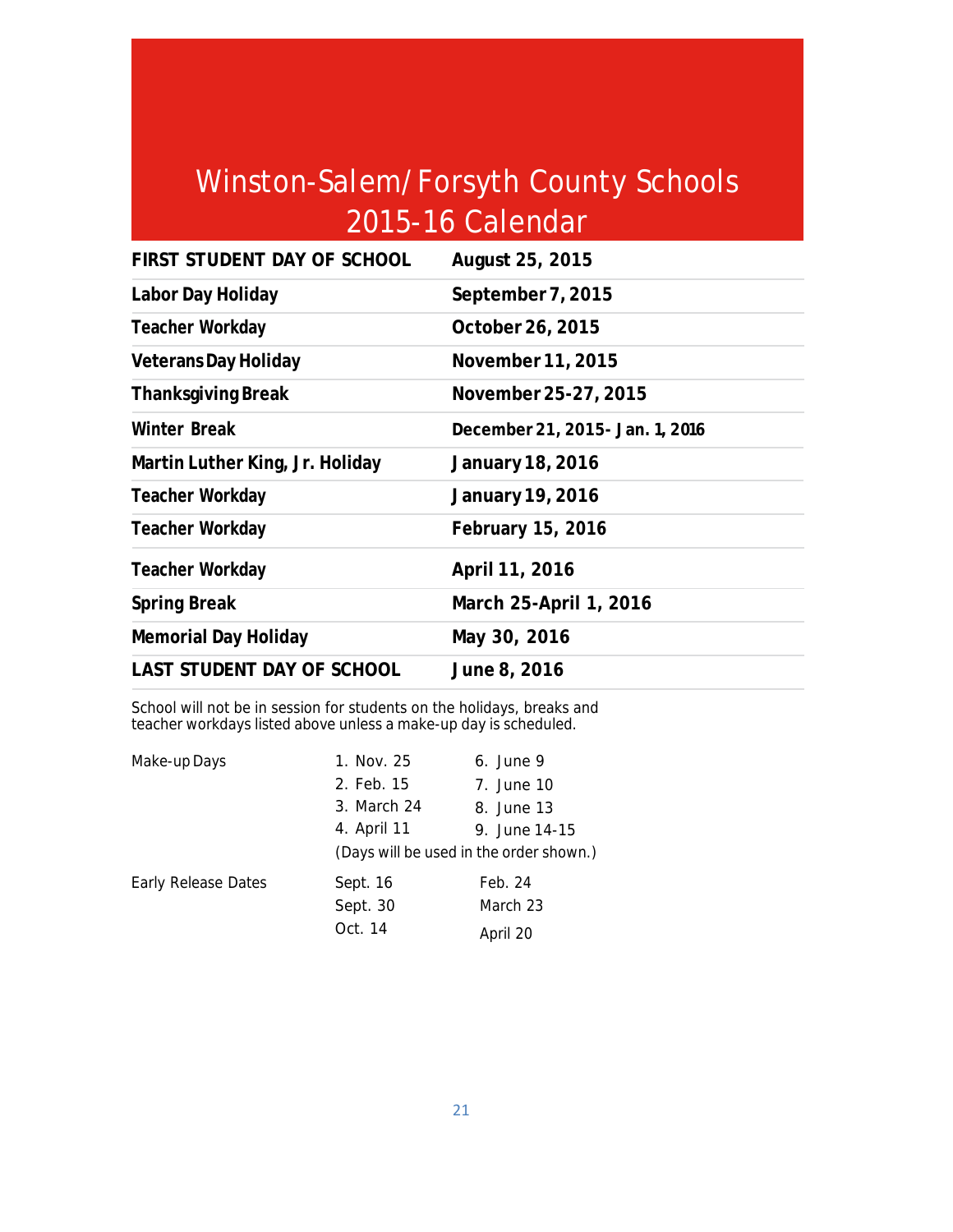# Frequently Called WS/FCS Contact **Numbers**





| Ext # | Department                           | Phone        |
|-------|--------------------------------------|--------------|
| 34601 | Human Resources (Main)               | 336-748-4079 |
| 34624 | Finance                              | 336-727-2822 |
| 34208 | <b>Instructional Resource Center</b> | 336-727-2373 |
| 34200 | <b>Instructional Services</b>        | 336-727-2475 |
| 34104 | Legal Office                         | 336-727-2509 |
| 34111 | Mail Room                            | 336-727-8199 |
| 44512 | Maintenance                          | 336-661-4999 |
| 34122 | Marketing and Communications         | 336-727-2696 |
| 34624 | Payroll                              | 336-727-2822 |
| 34110 | Print Shop                           | 336-727-8194 |
| 34601 | Professional Development             | 336-748-4079 |
| 34162 | School Administration                | 336-727-2127 |
| 34912 | <b>Safety Training Questions</b>     | 336-727-2527 |
| 34206 | <b>STAY Program</b>                  | 336-727-2374 |
| 34609 | Substitute Office                    | 336-748-3018 |
| 35010 | <b>Technology Service Desk</b>       | 336-727-8300 |
| 34844 | <b>Student Assignment</b>            | 336-748-3302 |
| 34845 | <b>Student Placement/Records</b>     | 336-727-2306 |
| 34841 | <b>Psychological Services</b>        | 336-727-8080 |
| 34707 | Transportation                       | 336-748-2287 |

**A WS/FCS system-wide directory can be found on the WS/FCS website at: http://www.wsfcs.k12.nc.us/domain/6**